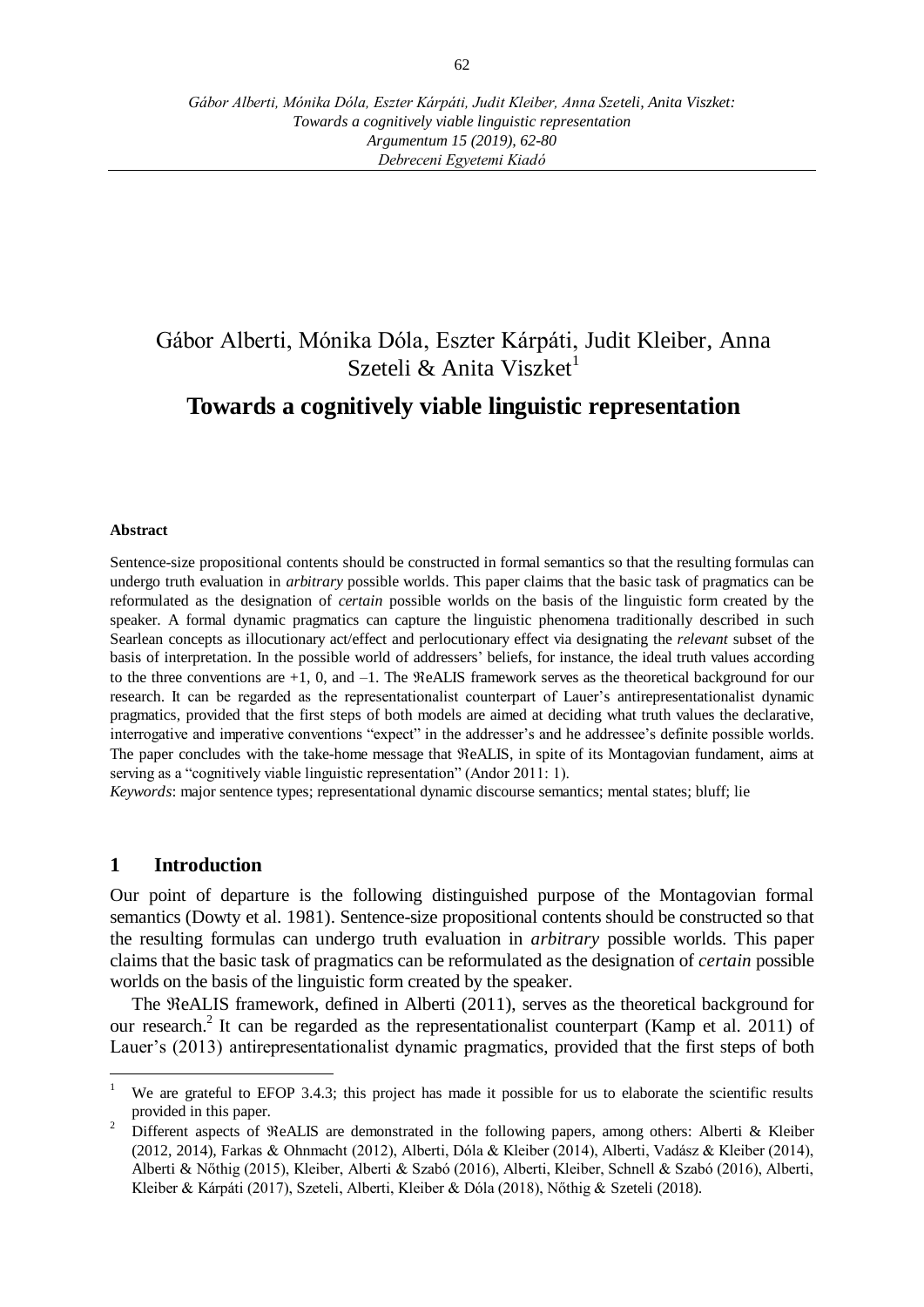models are aimed at deciding what truth values the declarative, interrogative and imperative conventions "expect" in the addresser's and the adressee's definite possible worlds. A formal dynamic pragmatics, in our conceptualization, can capture the linguistic phenomena traditionally described in such concepts as illocutionary act/effect and perlocutionary effect (e.g. Searle 1979) via designating the relevant subset of the basis of interpretation. In the possible world of the addresser's beliefs, for instance, the ideal truth values according to the three conventions are  $+1$ , 0, and –1, respectively. In a declaration, the conveyed proposition e is thought to be true. In a question, the truth of e is unknown. The one who performs an imperative sentence should think that e (still) does not hold. It can also be truth-evaluated in a like manner whether the addresser assumes the addressee to consider e true, to long for its realization, or to be able to carry it out. This recursion can then be followed iteratively in order to consider possible worlds such as those which can be characterized by questions like this: what are the addresser's beliefs, desires and intentions concerning the addressee's beliefs, desires and intentions concerning them themselves, the addresser (Wimmer & Perner 1983). Conforming to such expectations guarantees smooth communication.

The goal that guides us, which is actually quite a practical one, is to systematically take account, in the framework of a representationalist dynamic pragmasemantics, of the possible worlds factually used in everyday communication. We intend to explore not only the possible worlds evoked by the major sentence types but also those evoked by discourse markers. The description of intensional profiles of the sentence types and discourse markers, that is, the knowledge about "how to read each others' minds" on the basis of purely linguistic information, can then be applied in at least three areas. These are mother tongue education, teaching Hungarian as L2, and socio-communicative development of highly functioning individuals with autism or similar disorders.

Nevertheless, we are aware of the fact that the speaker can show an addresser's profile which does not meet the current information state of their mind. By a declaration in which e is said to be true, for instance, the speaker, who knows that e is actually false, can tell a lie. Or they can bluff if they have no idea whether e is true or false, or at the least there is no reliable knowledge on the truth value of e at their disposal. Even a yes-or-no question is suitable for deceiving the addressee if the addresser knows the exact the answer to their question, since, as pointed out above, a question provides an intensional profile according to which the speaker does not know the truth value of the given proposition. Such misuses, or "creative/indirect uses", of communicative means can be captured and defined in our possible-world based approach which makes a comparison of truth values appearing in different worlds, in relation to one another. It all boils down to a question of pattern matching between (i) addresser's/addressee's roles stored in language in a conventionalized way and (ii) human information states on the basis of the speaker and the listener may be entitled to playing these roles (Oishi 2014, 2017).<sup>3</sup>

 $\overline{a}$ 

<sup>3</sup> Oishi (2017: 338) offers a (terminological re-) interpretation of Austin's felicity conditions (1975: 14–15) as follows: "To clarify how an illocutionary act is performed felicitously and brings about an effect, let us specify the terminology. A particular speaker in a given case who makes an utterance … is distinguished from the performer who performs a particular illocutionary act …, whom we call the *addresser* of the act. The hearer to whom the speaker speaks ... is also distinguished from the person to whom the illocutionary act is performed …, whom we call the *addressee* of the act. The circumstances of the situation in which an utterance is made … are distinguished from the *context* of the act … The illocutionary act brings about its conventional effect when (i) the speaker, the hearer, and the circumstances of the speech situation are assumed to be the addresser, the addressee, and the context of the act, respectively …, (ii) the speaker follows the procedure correctly …, (iii) the hearer ratifies the act (or the speaker makes a specific sequel) for the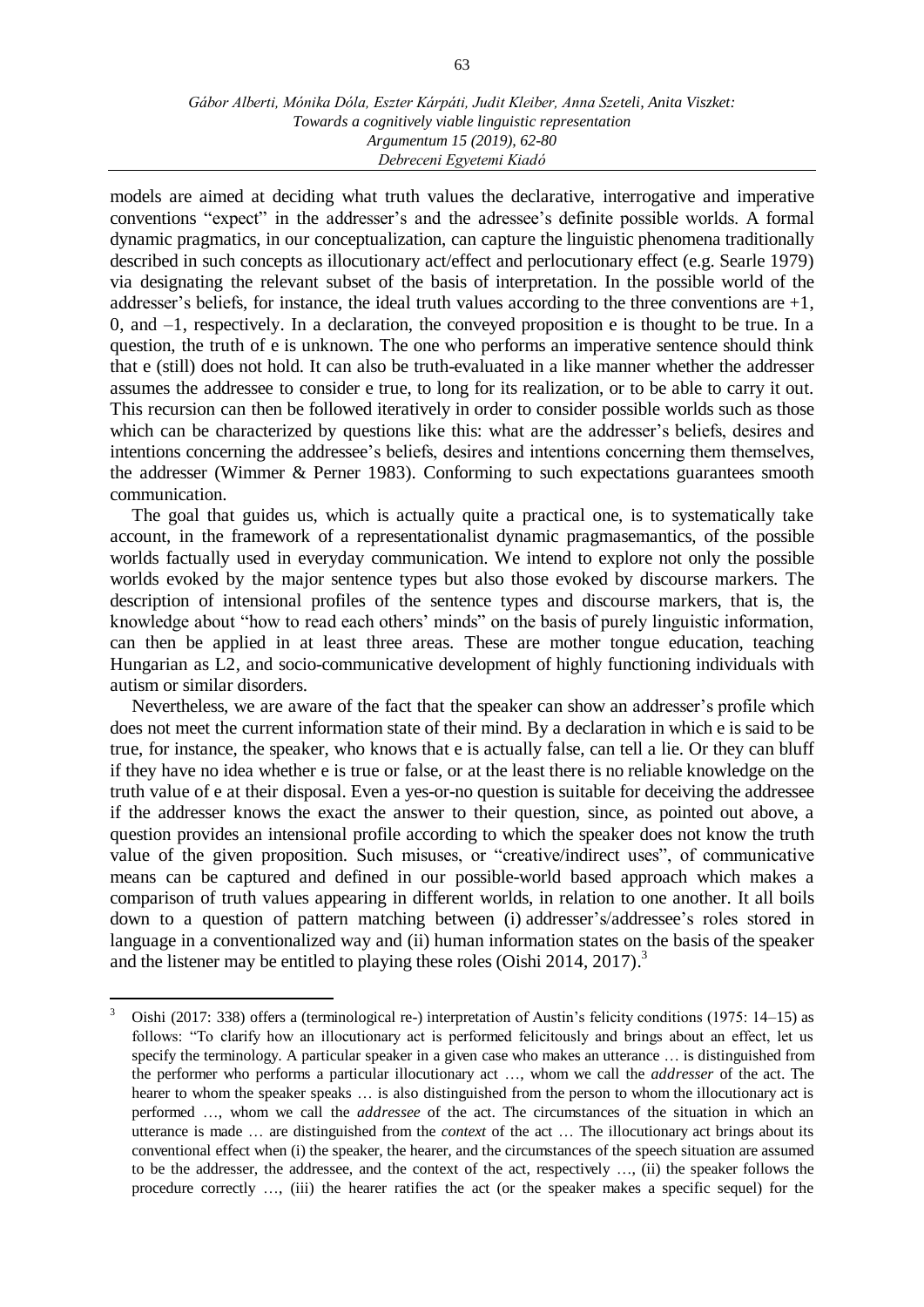Let us now overview the structure of the paper. Section 2 sketches the relevant elements of the ReALIS toolbox in the context of related pragmasemantic approaches. Section 3 provides the formal description of the intensional profiles of the three major sentence types. Lying and bluffing are discussed in Section 4. The paper concludes with a short summary and the take-home message that  $ReALIS$ , in spite of its Montagovian fundament (Dowty et al. 1981), aims at serving as a "cognitively viable linguistic representation" (Andor 2011: 1), as such, it can be seen as an exception to Searle's pessimistic panorama on formal-semantics based theories (Andor 2011: 8–9):

[B]asically, the development of formal semantics has given us a sophisticated intellectual apparatus that gives us the illusion that we are achieving understanding. But it seems to me, we are not. I mean, … the Tarskian set theoretical analysis of truth, a tremendous formal achievement, seems to me to add nothing to the understanding of truth, what it is for a proposition to be true. [The contemporary mainstream development] in the philosophy of language … is more and more formalistic, more and more a matter of developing formal model theories, formal semantics for different types of expressions. As far as I know, without exception, they have not, actually, increased our insight. We are not much better off understanding how does language actually work in human communication. Now, if you concentrate on certain types of utterances, then communication doesn't seem to be very important. Two plus two equals four? Who cares how it is communicated? But I think we won't understand the aspects of language that interest me [Searle]: how it relates to human life, how it relates to society, how it relates to human interaction, unless you see its role in the actual performance of speech acts by actual speakers.

## **2 eALIS**

 $\overline{a}$ 

To represent the (finite) information which is at the interlocutors' disposal in any discursive situation, we use a finite structure we call *worldlet*. A wordlet is essentially a Kampian discourse representation unit but one of mental nature; it is assumed to be stored in the interlocutors' mind as part of their current information state. $4$  In the course of the description of both the conventionalized intensional profiles of the sentence types or the discourse markers and the interlocutors' underlying mental states, it is essential to account for the propositions in question as true, undecided, or false – in accordance with the collections of pieces of information that the certain worldlets consist of. Instead of the usual triplet of  $\langle +1,0,-1 \rangle$ , however, we go as far as proposing an 11-degree scale of fifths in order to capture "certainty-uncertainty – and the attitudinal space in between" (see Cantarini et al*.* 2014, this is the title of the volume). Falseness, then, will correspond to  $-5/5$ , while  $-3/5$  refers to the evaluation "quite probably not hold," for instance. Instead of such fractions, however, we are going to use the set  $(-5,-4,-3,-2,-$ 

procedure to be completed …, (iv) the speaker has the thought or feeling, or intention of the addresser of the act …, and (v) the speaker or the hearer conducts her/himself subsequently as is specified for the addresser/addressee of the act."

<sup>4</sup> It is established practice in the post-Montagovian realm of formal pragmasemantics to base theories on infinite (sets of) possible worlds. It is admitted, however, even in the Montague-handbook itself (Dowty et al*.* 1981: 124) that possible-world constructions have "dubious foundations" (another addition to Searle's pessimistic panorama on formal-semantics based theories): "Would this [the possible-world construction] be an enlightening way of analyzing the semantics of *necessity* and *possibility*? Many philosophers of language have unequivocally answered "no" to this question; they have contended that since "possible worlds" are surely vague and ill-understood entities…, it cannot help to explain one mysterious semantic concept (necessity) in terms of an even more mysterious one (possible worlds)."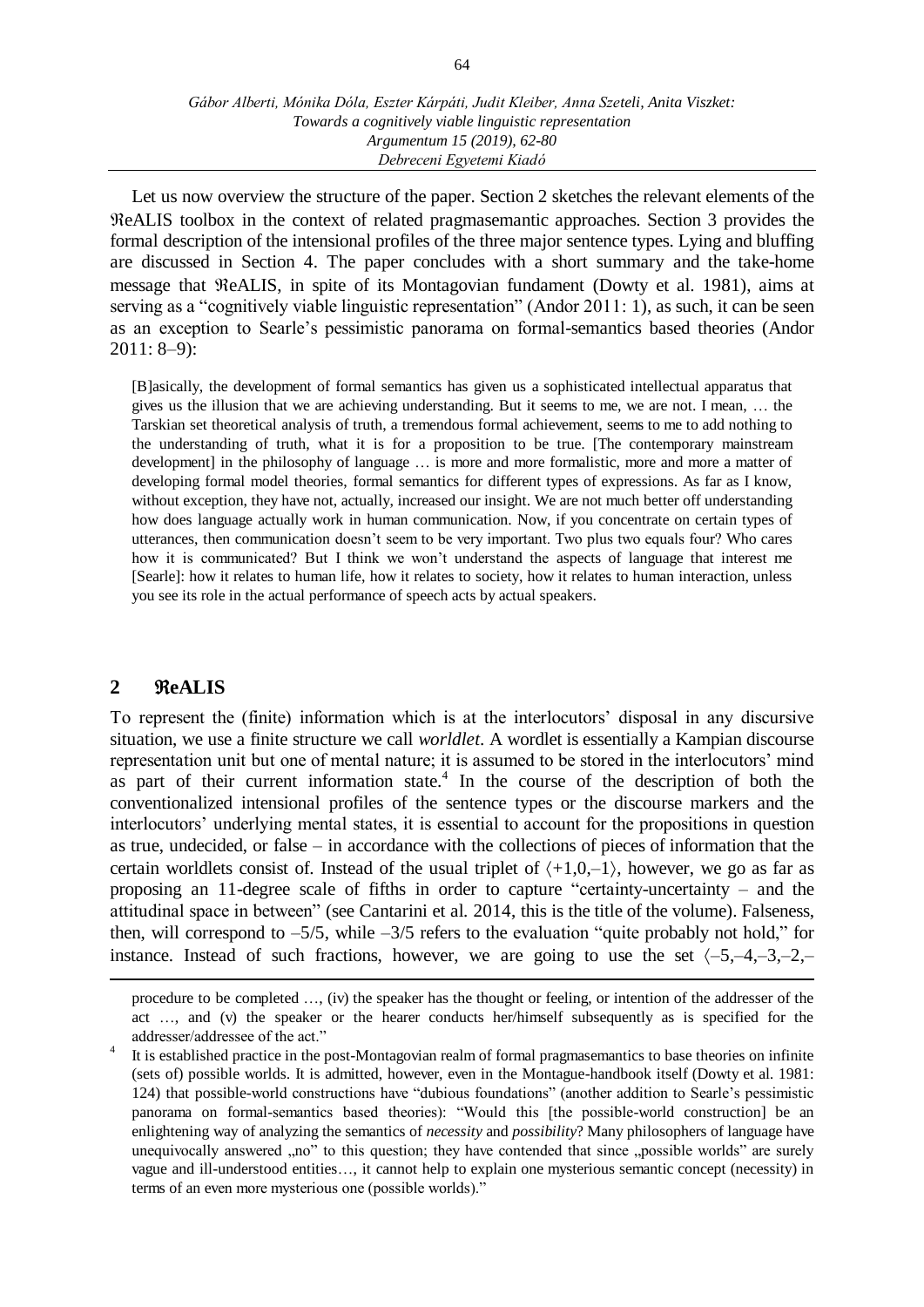$1,0,+1,+2,+3,+4,+5$  of whole numbers. Truth and falseness will thus be expressed by the whole numbers  $-5$  and  $+5$ , respectively. Whether this granularity is sufficient will depend on the question whether, within the system of intensional profiles, discourse markers of a language can be properly distinguished.<sup>5</sup>

As  $\Re$ eALIS belongs to the family of discourse representation theories (e.g. Kamp 1981, Kamp et al*.* 2011), it is worth considering at this point one specific branch of the field: the one that aims at capturing interlocutors' mental states Maier (e.g. 2010, 2016) is an active representative of this branch. He (Maier 2016: 476) speaks about Kamp's (1981) original motivation of reconciling Fregean formal semantics, as championed at the time by Montague …, with a traditional, Lockean cognitive theory of communication in terms of speakers' and hearers' mental states as follows:

Kamp in his original presentations actually describes DRSs as representations of the mental state of the hearer, rather than of the more abstract notion of a Stalnakerian common ground. … Linguists have since stripped DRT of its cognitive interpretation. But Kamp and a few others have kept it alive, even extending DRT to a full-blown representational theory of attitudes.

Maier (2016) presents a version of such a DRT-based theory of mental states known as Attitude Description Theory. As an illustration, let us consider an Attitude Description Set, which represents the different attitudes (belief, desire, imagination) separately, as distinct DRS boxes that all have access to the discourse referents introduced by the anchors:



*Figure 1. DRS-Based Representation of Mental States (Maier 2016: 477)*

It represents "the mental state I'm in when I look in my pigeon hole at work and see an envelope [SEE], believe it's publisher's junk mail [BEL], hope it's a letter of acceptance for a recent grant application [DES], and intend to open it right away [INT]" (Maier 2016: 477).

The starting point of ADT is that mental states are (i) compartmentalized into beliefs, desires, fears, intentions, etc., and (ii) these compartments are highly interconnected. For instance, "my mental state could contain the belief that there's a monster under my bed and, dependent on that

 5 The problem of attitudinal scales is interrelated with the problem of gradation, raised by Andor (2011: 4) as follows: "...marked differences in the gradation of the intensity of the expressed communicative force can also be traced, decoded by the hearer. Do you hold or accept that illocutionary force is a gradable notion? The meaning of the term "force" definitely refers to such an idea. On what grounds can the hearer correctly and reliably interpret, decode such gradational differences? How can such differences be identified, not to say, experimentally measured by the researcher?" The crucial point of Searle's answer is that ,... directives have the same illocutionary point, but there are differences within different types of directives, and differences in force or strength is one of the differences. So yes, the answer to that is, it is definitely the case that there are gradations, that it is a scalar phenomenon, the force or strength with which the illocutionary point is presented" (Andor 2011: 5).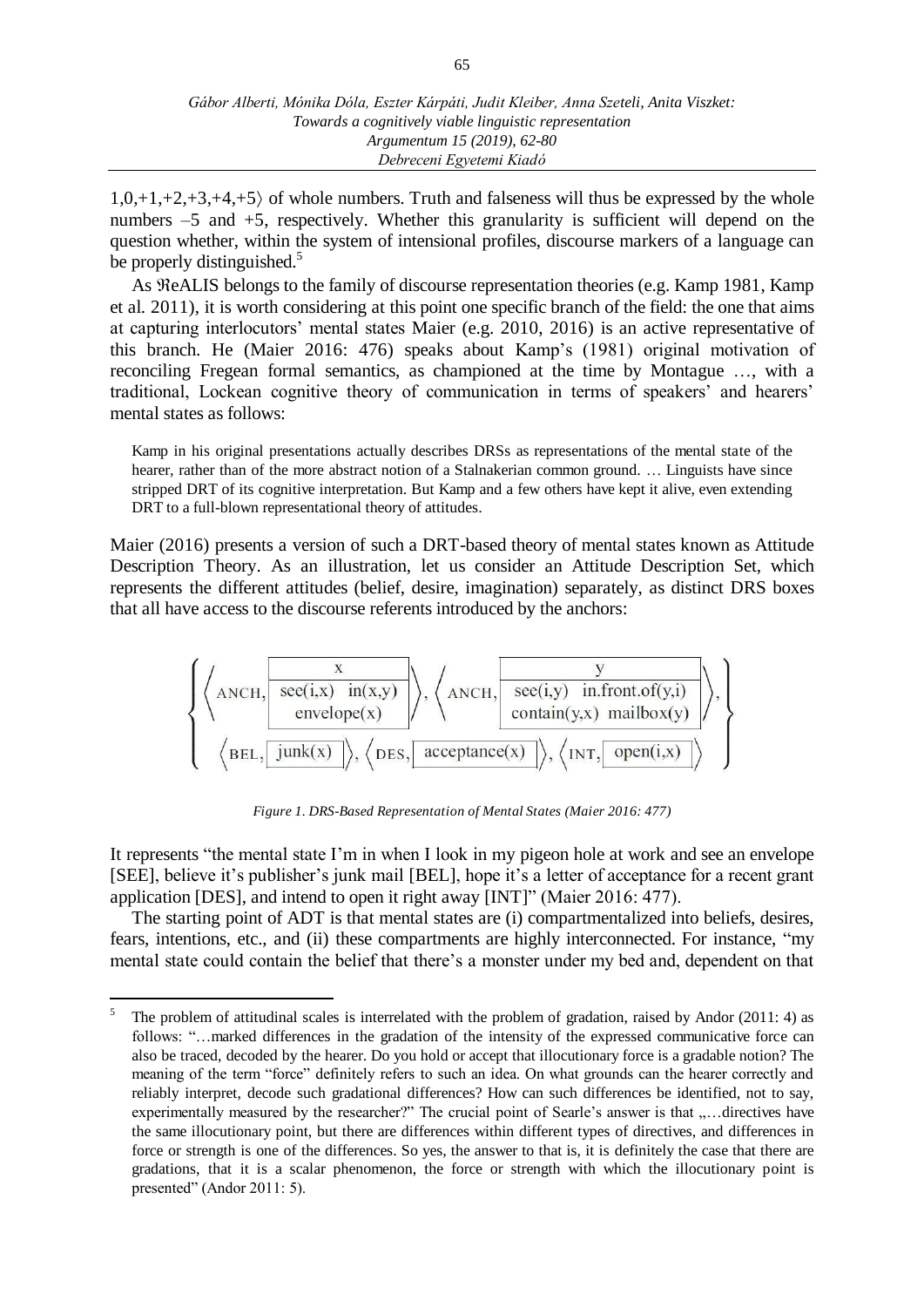belief, the hope that *it* won't wake up. This dependence is cashed out in the same way as anaphoric dependencies in discourse are modeled in standard DRT, viz. by sharing accessible discourse referents" (Maier 2016: 476).

The formal definition of ReALIS (Alberti 2011) provides a useful ontological innovation (Alberti & Kleiber 2014) in the above respect: for a discourse referent to be "in the crossfire" of several mental attitudes is not an exceptional situation but the base case scenario. This also holds for eventual referents (which refer to states of affairs, events, actions). That Fanni kissed Ede, for instance, can be a sensorial experience for an accidental witness (E: experience), as well as a belief for her sister (B: belief, "it is likely that there was a kiss…"), which the sister, say, is glad about (D: desire). It might also be that kissing Ede appeared among Fanni's plans at a certain moment (I: intention). Attitudes can also be embedded in each other recursively. Fanni's plan, for instance, can be conjectured by her sister, placing the given eventual referent in a B–I type worldlet. Suppose further that their brother knows nothing about Fanni's sister's conjecture: this way we have reached a B–B–I type worldlet.

The thesis of  $ReALIS$  is that conglomerates of such worldlets of complex indices are mobilized in interlocutors by discourse markers, after having set certain worldlet combinations as basic values via selecting the sentence type.<sup>6</sup> In everyday communication, these worldlets are more or less mutated partial mirror images of each other. From our Montagovian formal semantic departure, thus, we can arrive at the same questions as mind theorists, who conduct research into how and to what extent we attempt to see into each other's minds, that is, how we can mentalize each other (Wimmer & Perner 1983).

It is commonplace that language is a means at human beings' disposal by which they can express their beliefs, desires, intentions, and several further objects of worlds hidden in their minds in numerous ways. What we aim at demonstrating in what follows (and in all of our eALIS-papers) is that, within this huge world structure, the substructures evoked by given linguistic items can be much more precisely and formally identified, as many would think. What obscures then this alleged concreteness for the researchers? The interlocutors' freedom to not only use the worldlet-mobilizing potential of sentences but also take false advantage of it, or at least, the ability of using it "creatively" or indirectly.

 6 It is not an accident that Lauer's (2013: 4–5) formal-semantics based Dynamic Pragmatics has the same point of departure as that of  $ReALIS$ , in contrast to less formal branches of pragmatics: "There is surprisingly little work on the conventional link between clauses of different types and their use, at least in the formallyoriented semantics literature. There was some early work on this issue in philosophy (e.g., Lewis (1975)), but soon, it seems, researchers abandoned the issue. In part this was likely due to the fact that the dominant paradigm in speech act theory (i.e., that of Searle (1969, et seq.)) made the project of assigning a conventionally-specified use to sentences based on their type seem hopeless: Sentences of any given type can be used to perform acts of almost any given Searlean illocutionary type. Developing a systematic framework for studying the conventionally specified use of sentences of different types is thus a very timely project. Secondly, it is this conventional connection between sentences and their use that connects semantic content, as it is studied in linguistics, with language use, and inferences about utterance choice. As I just pointed out, the classical Gricean [1975] account of implicatures starts from the assumption that a speaker utters a (declarative) sentence in order to convey information, and thus … presupposes an answer to the question of how sentences are conventionally associated with a certain use. And if we want to take a Gricean perspective more generally—if we want to investigate how interlocutors reason about each other's action choices—we need to know how the contents we study in linguistic semantics relate to the use of sentences. An understanding of clause typing thus is central to developing a formal framework that lets us take a pragmatic perspective in general."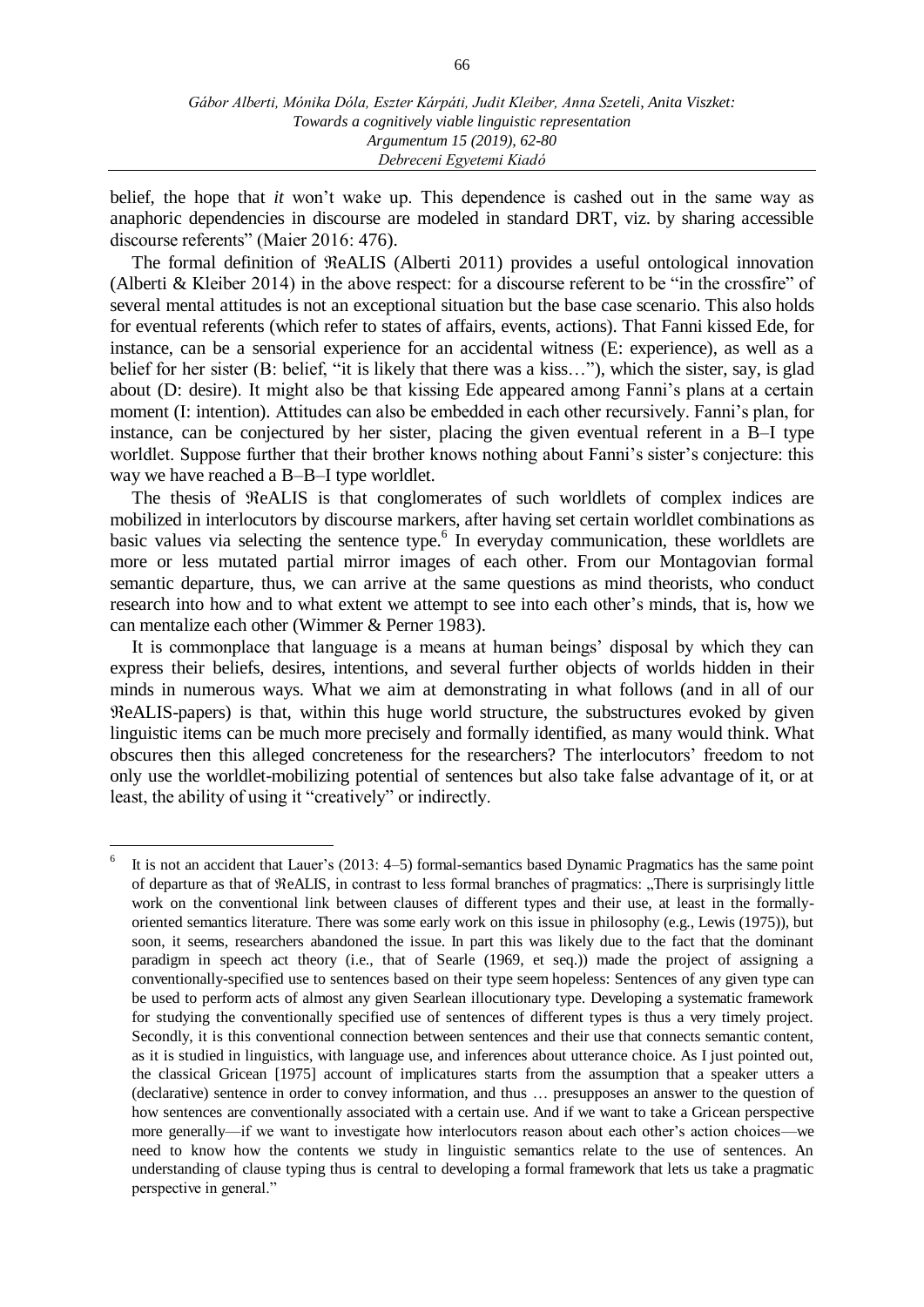More profoundly, the freedom to lie, to deceit, and so on. In general, by this freedom we mean the addresser's ability to make the addressee construct an information-state segment in their mind on the basis of a segment in their own (the addresser's) mind, different from the one in their (the addresser's). As such activities form an integral part of everyday communication, a promising approach should rely on a parallel investigation of conventionalized structures evoked by linguistic forms and mental structures constructed by mistrusting, or at least cautious, addressees on the basis of their preliminary expectations. It is such parallel analyses that listeners should base their final decisions on when drawing their conclusions from speaker messages. All in all, we consider it a necessary condition for any formal semantics-based approach to pragmatics to be committed to a cognitive description of mental states.  $ReALIS$  (Alberti 2011) enables us to be so by applying the one and the same formal apparatus to linguistic representations and to representations of the mind, fed by linguistic representations.<sup>7</sup>

The system of worldlets that our approach is based on rests upon their labeling. Attitudes such as belief (B), desire (D), and intention (I), appearing in Maier's representation, are also central components of the last decade's  $ReALIS$ -descriptions. This BDI-language has recently been completed with an attitude we refer to as authority  $(A)$ .<sup>8</sup> As our beliefs, desires and other attitudes are in permanent change, a dynamic pragmasemantic theory should capture this temporal feature. It should also capture the property of communication that a person—say, in the dimension of Battitude—considers true other things than another person does. In addition to the attitudinal component, thus, a worldlet label should also contain a temporal "stamp", as well as some reference to the host of the given worldlet.

As an illustration, let us consider the following three triplets: iD0, uB+, oA. The first characters in the sequences refer to the addresser ('I'), the addressee ('you'), and someone who does not take part in the conversation under consideration ('other'). The third characters mark points of time relative to the utterance time 0 as follows: '+' refers to a later one and '–' to a previous one. Thus, iD0 indicates the worldlet of "my present desires", uB+ that of "your later beliefs, and oA the simplified indication of a third person's authority. Such labels can be built on each other in unbounded recursion. The worldlet with the label iBuBiB, for instance, is a distinguished one for mentalization: it is a collection of the addresser's beliefs concerning the addressee's beliefs about the addresser ("I believe that you believe that I believe…"). In other words, what is registered here is how "I assume you to see me."

We conclude the section with a graphical summary of the basic scientific tenets laid down above.

 $\overline{a}$ 

<sup>7</sup> By representing mental states as lifelong discourse representation structures with possible worlds inside, eALIS offers a solution to the basic problem of the Amsterdam School (Groenendijk et al*.* 1996) along with the attractive visual representations that Kamp's DRT is famous for. In their insistence on Montague's (Fregean) antipsychologist "heritage", the antirepresentationalist Amsterdam School strives to eliminate exactly this level of discourse representation from the levels of linguistic representation and world models. eALIS cuts the Gordian knot by replacing the discourse level, meant to be eliminated, with a rich world model including models of interlocutors' minds in communication with each other.

<sup>8</sup> In his argumentation for a systematic relation between indirect speech acts and the theory of speech acts, Searle (1979: 30–57) mentions ability. "And that is that the reason you can ask somebody to do something by asking them if they are able to do it, or by telling them that they are able to do it, is that the ability is a condition, it is a preparatory condition on the performance of the directive speech act" (Andor 2011: 5). Our component Authority is a generalization of Searle's Ability.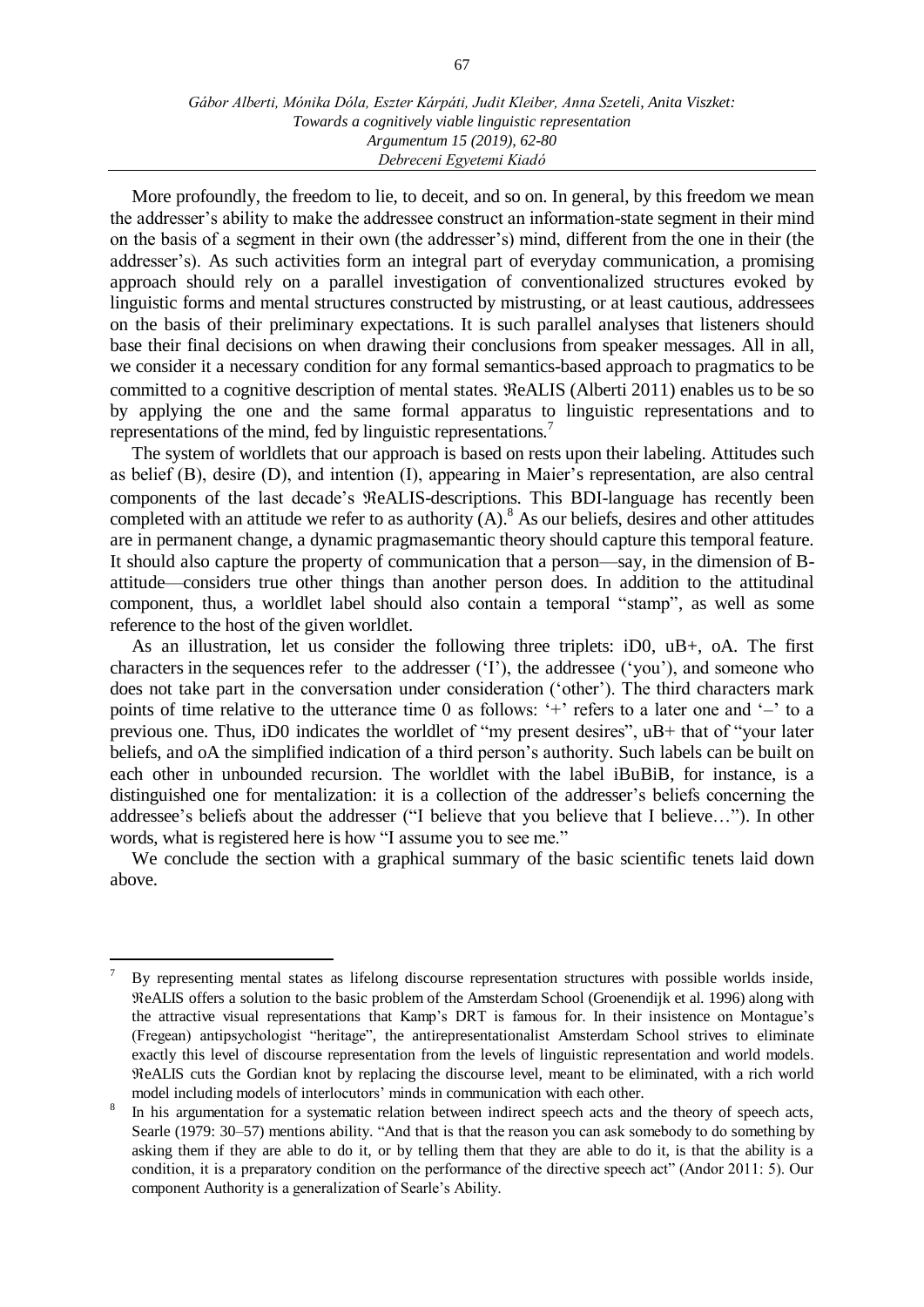*Gábor Alberti, Mónika Dóla, Eszter Kárpáti, Judit Kleiber, Anna Szeteli, Anita Viszket: Towards a cognitively viable linguistic representation Argumentum 15 (2019), 62-80 Debreceni Egyetemi Kiadó*



*Figure 2. The System of Scientific Antecedents of*  $ReALIS$ 

# **3 Intensional Profiles of the Three Major Sentence Types**

 $\overline{a}$ 

This section presents the intensional profiles of what Sadock and Zwicky (1985) call the 'major sentence types': declaratives, interrogatives and imperatives. On the distinguished relevance of basing a dynamic pragmatics on the three major sentence types, see Lauer (2013: 35).<sup>9</sup>

<sup>9</sup> Lauer (2013: 1) qualifies his approach as "pragmatics, in a broadly Gricean sense. It is not ... about conversational implicatures, at least not in the classical sense of the term. [It concentrates] … on a question that may seem quite un-Gricean, due to its focus on linguistic convention: What kind of linguistic convention makes it so that sentences of different types—such as declaratives, interrogatives and imperatives—are used in different ways, and support different kinds of pragmatic inferences? This question, however, will be addressed from a very Gricean angle. Pragmatic inference is construed as language users' reasoning about utterance events. Or, more precisely, as language users' reasoning about how utterance events are chosen. A central aim … is to show that consistently taking such a perspective is fruitful, indeed, necessary if we want to understand language use." Lauer (2013: 1) intends to develop a formal framework, Dynamic Pragmatics, that "enables us to consistently take such a Gricean perspective," on the basis of antirepresentationist dynamic semantics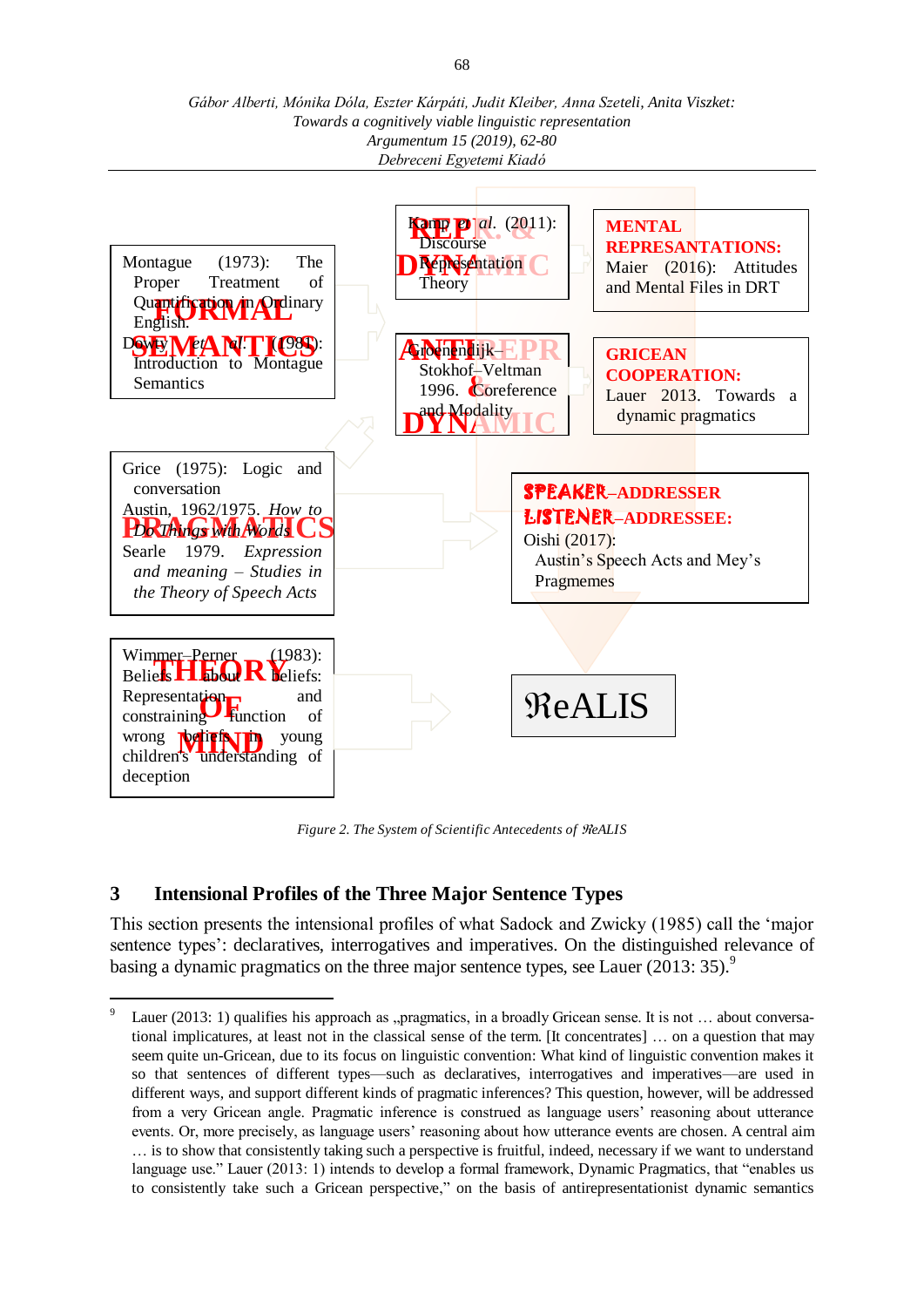## *3.1 What do we know, what do we long for, what do we have authority over, and on the basis of all this, what do we want from the listener?*

Language serves as a means of carrying out speech acts. ... I [Searle] find it useful to restrict the notion of a speech act to something that has an illocutionary force and a propositional content. … [F]or a speech act, using it as a technical term, then I think it ought to be restricted to the case where you have the propositional content conveyed with a certain force (Andor 201: 17–18).

Our formally defined intensional profiles are designed to capture how a proposition e conveyed by a sentence is enveloped in possible worlds—or more precisely, in partial ones called worldlets—responsible for its illocutionary force. Truth evaluation in worldlets labeled iB, iD and iA, on the one hand, and iBuB, iBuD and iBuA, on the other, reveals what the ideal addresser, while performing a sentence with content e, believes, longs for, has authority over, and assumes the addressee to believe, long for, and have authority over. All this is then completed with the worldlet of intentions. In particular, the worldlet with label iIuI+ plays a crucial role: "[I intend you to intend e']" where e' is a propositional content to be judged on the basis of e, the content immediately conveyed by the given sentence.

The general conception sketched in the previous paragraph is presented in a formalized way in Table 1 as an underspecified intensional profile with the name 'target-oriented mentalization'. We attribute significance to such a fictive profile, which serves as the shared basis for the intensional profiles, which define the three major sentence types, primarily in the process of constructing our comprehensive mental system of conventionalized intensional profiles. We rest on the idea that in the course of language acquisition infants obtain so meagre data, at least compared to the high complexity of the system, that its acquisition requires that they often have recourse to such general methods of creating (lacking) truth values in profiles as compositionality (in the Fregean/Montagovian sense), opposition, and transferring values.

The profile of target-oriented mentalization describes a conscious being concentrating on a state-of-affairs e, whose [–5,+5] scale in the iB-dimension is exactly distributed into three disjoint intervals by the three major sentence types. Value –5 provides profile for the speaker who, aware of the fact that e does not hold, intends to change that state of things, by calling the listener for help using an imperative sentence. The situation in which  $iB \in +5$  may stimulate readiness for cooperation: as information is valuable, supplying the listener with e, which the speaker knows to be true, is likely to serve the listener's interest. The situation in which  $iB\in[-4, +4]= "0"$  can be construed as follows: the speaker is not in a position to carry out the former two types of action so their obvious aim can be to reach one of these states ( $iB + \epsilon + 5$  or  $iB + \epsilon - 5$ ); this can be initiated by taking the addresser role of a yes-or-no question.<sup>10</sup>

 $\overline{a}$ 

<sup>(</sup>Groenendijk et al. 1996). ReALIS intends to elaborate a representationalist/mentalistic alternative of dynamic pragmatics.

<sup>10</sup> 'n' and "n" denote a narrow and a broader interval around n in the following precise sense: the former symbol means a (bell-shaped) normal distribution over interval  $[n-2, n+2]$  while the latter one a flatter normal distribution over interval [n–4, n+4]. Symbols 'n, "n, n' and n" denote the left/right half of the corresponding normal distributions. The interpretation of  $f(v)$  is that it is this much preferable for a speaker to select the given addresser role if the corresponding value in their mind is  $v$ . Let us consider an example. The condition  $iB \in \mathcal{C}$  concerning the addresser role means that the speaker is, for instance, preferably to select the given role if they know nothing about the truth value of the given proposition (i.e.,  $iB \in 0$  in their mental state). Note also that the number n stands for the singleton  $\{n\}$  in formulas in which something is claimed to be an element of n.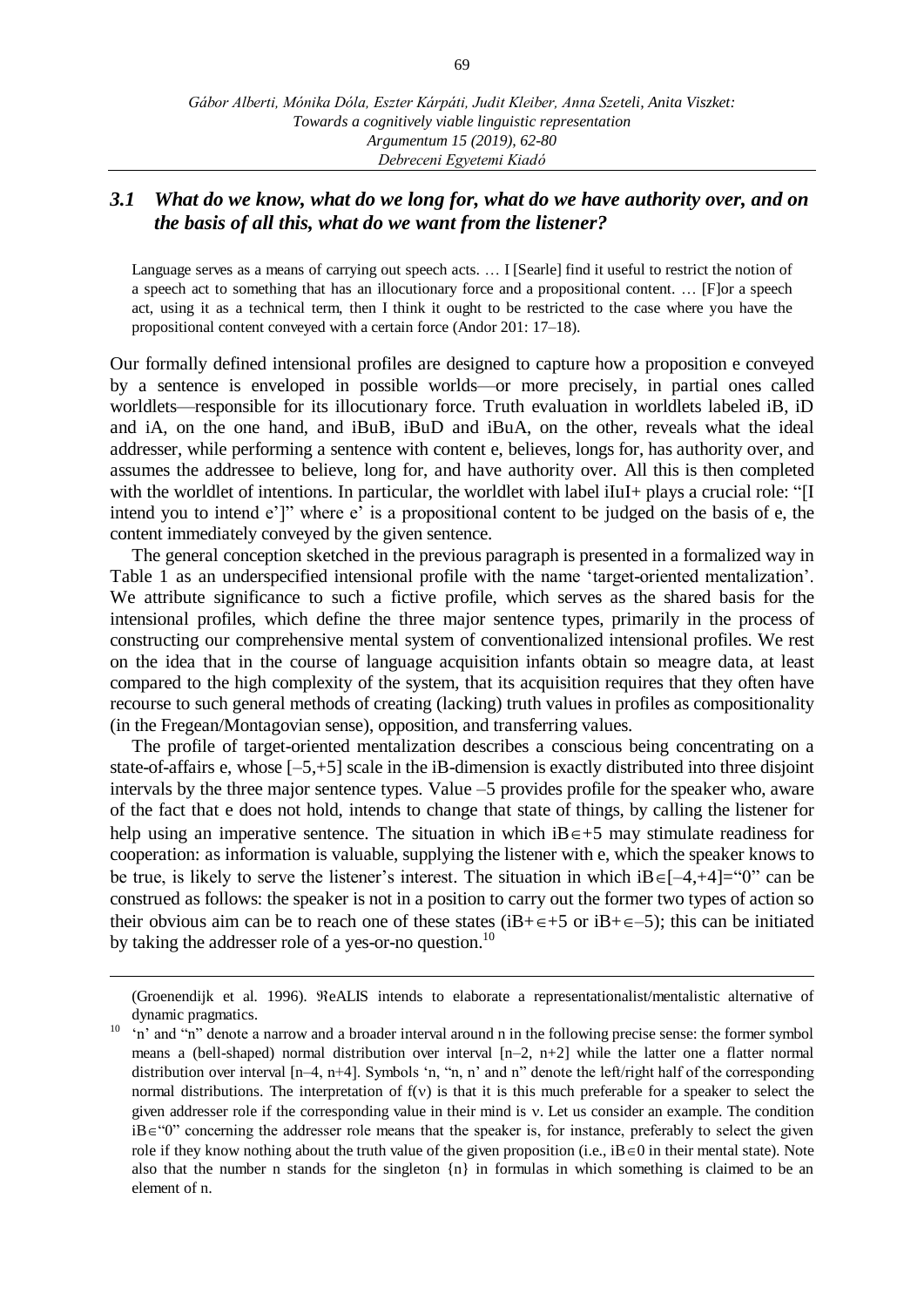| Target-oriented<br>mentalization                                         | Declarative             | Imperative          | Interrogative                                                    |
|--------------------------------------------------------------------------|-------------------------|---------------------|------------------------------------------------------------------|
| For $e$ : iB                                                             | $iB \in +5_{\alpha}$    | $iB \in -5$         | <u>iB</u> <sub>Eγ</sub> •β (-5•±5)<br>$\rightarrow$ iB $\in$ "0" |
| $iBuB \in$ <sup>7</sup> +5,                                              | $iBuB \in \alpha^*$     | $iBuB = \gamma$     | $iBuB\underline{iB} \in \beta$ ("+5 oy' o $\pm 5$ )              |
| $iBuB \in iB$ or $iB^*$                                                  |                         |                     |                                                                  |
|                                                                          |                         |                     | $iBuBiB \in$ "+5 $\bullet$ "+5 $\bullet$ "0"                     |
| For $e'$ : $\bullet W$ ,                                                 |                         | Default:            |                                                                  |
| $r \in R \subseteq \{i, u, o\},\$                                        | $W = uB +$              | $e'$ =res.          | $W = iB +$                                                       |
| $(\Sigma iB \cdot rD) /   5R   \in 7 + 5$                                | $iBrDuB+ \in 15$        | For $e$ : iBrD      | $iBrDiB + \in \beta$                                             |
| $iBuA \in$ <sup>''+5<math>\bullet</math><sup>''</sup><sup>+5</sup></sup> | $iBuAuB + \in \beta$    | <i>For e':</i> iBuA | $iBuAiB + \in \beta$                                             |
|                                                                          |                         |                     | A factor: $iBuB \in \beta$                                       |
| <i>For e</i> ": iIuI+ $\in$ "+5 $\bullet$ +5                             | $iIul+uB+=\alpha$       | For $e$ : iIuI+     | $iIul+iB+\in \beta$                                              |
| $iAilul + \in \mathbf{2+5}$                                              | $iA$ iIuI+uB+= $\alpha$ | For $e$ : iAiluI+   | $iA$ iIuI+ $iB + \in \beta$                                      |

*Gábor Alberti, Mónika Dóla, Eszter Kárpáti, Judit Kleiber, Anna Szeteli, Anita Viszket: Towards a cognitively viable linguistic representation Argumentum 15 (2019), 62-80 Debreceni Egyetemi Kiadó*

The second step in the profile of target-oriented mentalization concerns the addressee. The question is what kind of knowledge (concerning e) renders the listener suitable for the addressee role. As we are attempting to reveal the background of major sentence types which are not modified by discourse markers, the knowledge that belongs to the addressee role can be either the same as, or the opposite of, the knowledge of the addresser. More special relations should be marked (by discourse markers). The imperative will specify the background in the former way: it is on this—shared negative—basis that the speaker can call for joining forces in order to change the (unwanted) state of things. As for the latter way, what makes sense of the declarative type is exactly the uninformedness of the listener:  $iBuB\neq +5$ , with a speaker informed.<sup>11</sup> A similar opposition makes sense of the interrogative type, too: now it is the listener who is assumed to be informed: iBuB $\epsilon$ ±5, with the speaker uninformed in respect of the truth value of e. Note that the informed status of u can mean both knowing that e is true or that it is false. The iB component in label iBuB is responsible for mentalization ("What I think about you is that…"). The model we present in the table is that its value is "+5 (i.e., the left half of a bell-shaped distribution), in the case of worldlets iBuD and iBuA, too. That is, the speaker's ideal position is to have sure knowledge on the listener's given attitude  $(+5)$ . The worst (still acceptable) case can be formulated as follows: it arises in the speaker's mind as a possibility ( $iBuX=+1$ ) that the given attitude X is such that is prescribed in the given intensional profile as the value of iBuX. This approach to mentalization is very permissive and uniform; it expresses our experiences gained so far in the course of our research activity which offer no support for the idea that the speaker should monitor the attitudinal dimensions uB, uD and uA differently.

The speaker thus concentrates their attention to an eventuality e and assesses what they themselves and their listeners know about the truth value of e. The next question then is as to what desire moves the speaker to the given speech act. It can generally be claimed that this desire pertains to an eventuality e' which has to be construed on the basis of e. Hence, in worldlets iD and iBuD, it is e' that is there to be evaluated. As for authority, the listener has entire authority

*Table 1. The Three Basic Conventionalized Intensional Profiles and Their Shared Basis*

 $11^{\circ}$ <sup>11</sup> The given value pertains to the underlined part of the complex label in question (but underlining is omitted if this can cause no misunderstanding). If a pair or triplet belongs to a complex part of a label, the corresponding values are connected by the symbol  $\cdot \bullet$ .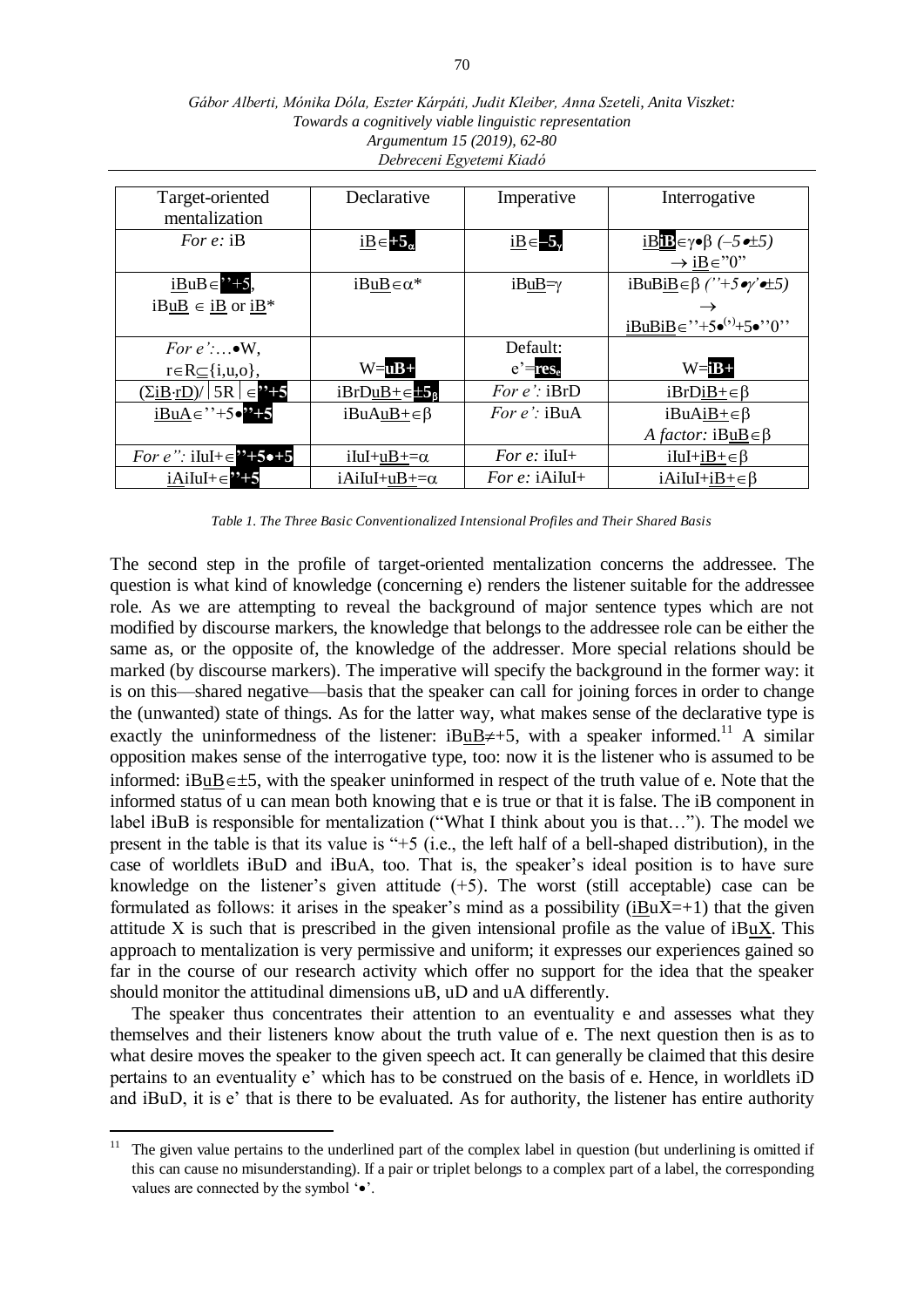$(+5)$  over e' in an ideal case while the in worst case  $(+1)$  they might be able to execute e' (iBuA $\in$ "+5). In the case of an imperative, e' essentially coincides with e; only the truth value of e should be reversed. As declaration and interrogation aim at transmitting some knowledge on e, e' should be defined on the basis of output information states uB+ and iB+. If, for instance, e is the state that Fanni is vegan, then e' is the event that [the appropriate interlocutor learns that Fanni is vegan].

It has not been discussed yet which interlocutor's interest is to be served in the case of the major sentence types. The hypothesis we will argue for is that the "discourse-markerless" basic case is when the decision has not been made but the speaker enforces some kind of summarized interest by using the major intensional profiles. In the table, the formula with summation is devoted to the formulation of this approach; subsections 3.2, 3.3, and 3.4 will provide explanation.

The general formulation of addresser's intention should be related to an eventuality e", also to be calculated on the basis of e, whose achievement is assumed to require the addressee's aid (iIuI+: [I intend you to intend e"]). In the imperative the ultimate intention will pertain to the resetting of the truth value of e in the external world, whilst declaratives and interrogatives serve the purpose of resetting the generalized truth value of e in certain interlocutors' output information states.

Another generalization formulates when a speaker can take the addresser role of an intensional profile. They are in a position to take it if their intention to influence the partner does not violate any criterion of authority (iAiIuI+ $\epsilon$ +5), or at least they think to have some argument for having this authority ( $i$ AiIuI+=+1).

To sum up, this subsection has attempted to capture what is common in the three major intensional profiles. There is a potential speaker concentrating on an eventuality e. They are speculating about e. What they reach will serve as a point of departure for something whose realization they imagine to carry out with the aid of an addressee selected and mentalized. This process may then halt at the level of a thought experiment, or get specified into the intensional profile of one of the major sentence types resulting in the performance of a speech act.

## *3.2 Imperative profile*

 $\overline{a}$ 

As we strive for explanatory adequacy, we hypothesize that children—on the basis of the meagre data set available to them—hold possession of the system of intensional profiles as follows. Only certain "generator values" should be set and keep in mind; they appear with a black background in Table 1. Other values in the profiles are decided by means of general constraints requiring certain values to equal or to stand in complementary distribution. The iBuB-values in the general target-oriented mentalization, for instance, are assumed to coincide with the iB-value or to be its opposite ( $\alpha^*$  is defined as the set consisting of the scale values which are not in set  $\alpha$  or  $\{\alpha\}$ ). Our ultimate endeavor is to derive certain fairly different intensional profiles by changing a single generator value.<sup>12</sup>

<sup>&</sup>lt;sup>12</sup> There is a third power functioning in the system of intensional profiles, which, due to space limitation, will be ignored in this paper (but see Alberti et al*.* 2018). This is essentially Grice's (1975) maxim of quantity, according to which one should try to be as informative as one possibly can. Its effect is that a sentence variant without a discourse marker cannot (necessarily) be used (with somewhat speaker-dependent differences) in a situation where—given that there is an alternative sentence variant featuring the proper discourse marker—our approach predicts the variant with the discourse marker to be "otherwise appropriate".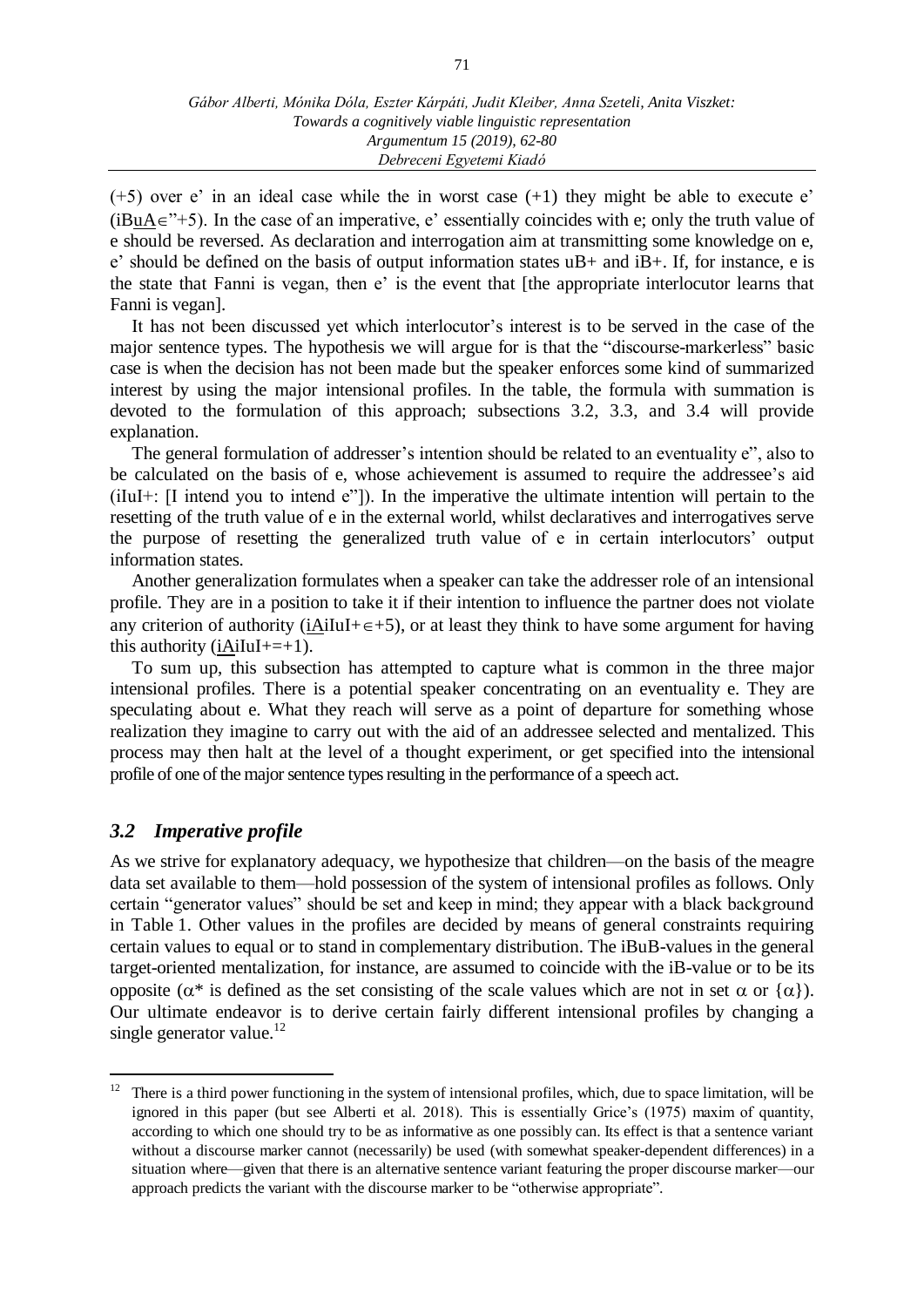We attempt to base the current model of profile system on the assumption that the iB-value always serves as a generator, that is, "what I know about the truth status of the given eventuality" is a definitive point of departure for the intensional profile in question. The iB-generator of the imperative is the value  $-5$ , as a truth value of the propositional content the given sentence conveys. The imperative in (1a), for instance, is senseless if Fanni is (already) vegan. The "negative knowledge" should be shared by the addresser and the addressee: iB=–5=iBuB, as illustrated by the rejecting reaction of a potential listener presented in (1b).

(1) a. Fanni, légy vegán! Fanni, be.Sbjv vegan 'Fanni, go vegan!' b. Már egy éve vegán vagyok! already for\_a\_year vegan be.1Sg 'I have already been a vegan for a year.'

Let us now turn to the dimension of desires and interests underlying them. Texts (2b,b',b'') are all potential continuations at the speaker's disposal. The variants illustrate that, in the background of using the given imperative sentence (2a), there may stand the speaker's desire (2b) as well as the listener's one (2b'), or perhaps that of an outsider (2b"). Moreover, to carry out e may be a common interest, at least in the speaker's opinion (12c). Accounting appropriately for all these facts requires a flexible model.

|  | $(2)$ a. Menj haza! |                          |                                                                                          | $R=?$       |             |
|--|---------------------|--------------------------|------------------------------------------------------------------------------------------|-------------|-------------|
|  | go.Sbjv home        |                          |                                                                                          |             |             |
|  | 'Go home!'          |                          |                                                                                          |             |             |
|  |                     | b. I am fed up with you. |                                                                                          | $R = \{i\}$ |             |
|  |                     |                          | b'. It would be better for you at home now.                                              |             | $R = \{u\}$ |
|  |                     |                          | b". Are you saying this because of my husband? He is watching a match right now with his |             |             |
|  |                     |                          | friends, and he prefers me not disturbing him at home.' $R = \{o\}$                      |             |             |
|  |                     |                          | c. $(2a)$ + [I'm convinced that this way both of us will do better.]                     |             |             |
|  |                     |                          | R={i,u}; (iBiD·iBiD+iBuD·iBuD)/10= $(5.5+3.4)/10=3,7$                                    |             |             |
|  |                     |                          |                                                                                          |             |             |

In an ideal model, the desires considered should be averaged, or rather, summarized as a first step. It is also worth considering that the speaker is likely to be aware of others' desires in different degrees; it is the technique of weighting that the mathematical toolbox offers in such cases. The formula with summation in Table 1 can elegantly be called the epistemically weighted average of interests. There is a calculation associated with (2c) illustrating the formula. The subtotals emerge as follows. 5.5: the speaker is absolutely sure that they want the listener to leave; 34: the speaker finds that the listener probably has a stong desire to go home. Then the sum of subtotals should be divided by two, the number of those taken into account, as the speaker and the listener have been considered, and then also by five, as the scale of values rests upon fifths. The set R of those whose desire is taken into account, provided by the addresser profile proposed in an underspecified manner, serves as a key ingredient of the D-dimension in all the three specified variants of target-oriented mentalization. One might think that it offers too much freedom, but we claim that it will get specified just like pronouns such as *this* or *everyone* in real contexts. The speaker knows whose interest they intend to serve, and the listener should also make a reliable decision on this topic (2b-c).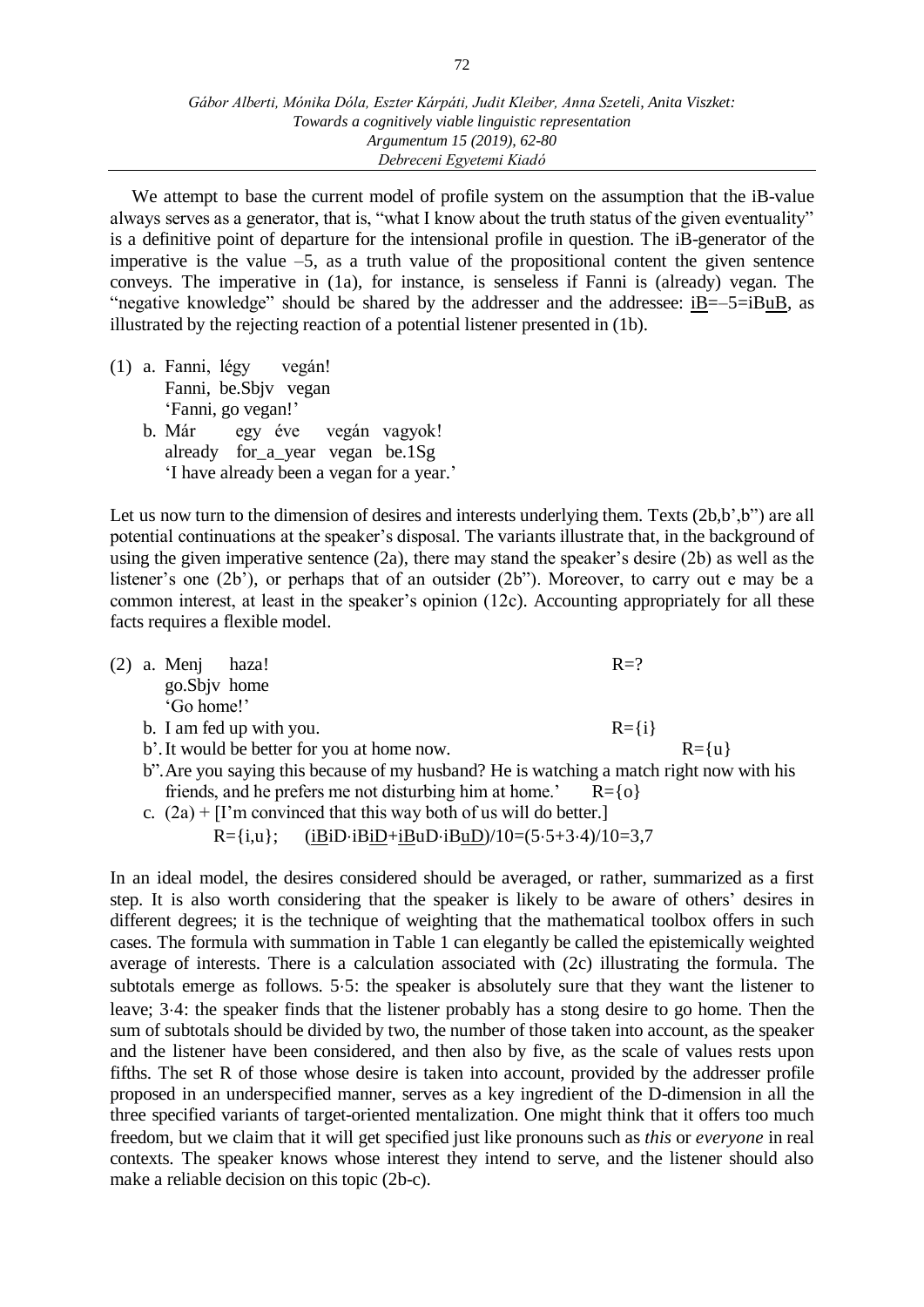It is also noteworthy that the eventuality e whose negative truth value is responsible for actuating the target-oriented mentalization does not necessarily coincide with the eventuality e' that the sum of interests discussed above concerns. Someone longing for another person to be in the middle of going home is almost nonsensical. What one longs for is that their guest either leave their flat or be at home. The typical e' is the result state (within the complex event structure) of action e (Farkas & Ohnmacht 2012). It is also typical that e' is an eventuality assumed to be associated with e in our lifelong mental network in the practically cognitive  $\Re$ eALIS framework. Lauer (2013) discusses interesting cases in his subsection 6.1.3. Suppose a doctor tells a patient that "take these pills for a week" (e). They are likely to share the presupposition that both want the listener to be healthy (e' with  $R = \{i, u\}$ ). According to another script the doctor's decision for pills is motivated by his desire for kickback (e' with  $R=\{i\}$ ). Viewing things from the listener's perspective, their task in the course of accepting the addressee role contains the calculation of an ideal pair of e' and R for which the formula with summation yields a positive value, or straight the maximal value.

As for underspecified factors in intensional profiles, it is an important task of a discourse marker to specify certain variables in the intensional profile of the sentence that it is part of. The discourse markers presented in  $(3a,b)$  and  $(3a')$  specify set R in a way that the corresponding imperative sentences will be such that the addressee's and the addresser's interest is served, respectively, at least in the speaker's opinion. A highly simplified characterization of the vocal discourse markers in (3a-a') is as follows. The "I don't mind" meaning component is due to the lengthening of the first syllable of the verb stem on the left periphery of the sentence (3a). The "pretty please" meaning component is triggered by the lengthening of the last syllable of the preverb on the right periphery of the sentence (3a).

| (3) a. Meeenj haza! Mit bánom én!                             | $R = \{u\}$ |
|---------------------------------------------------------------|-------------|
| go.Sbjv home what.Acc mind.1Sg I                              |             |
| 'Go home! I don't mind.'                                      |             |
| a'. Menj hazaaa! Léci-léci!                                   | $R = \{i\}$ |
| go.Sbjv home please-please                                    |             |
| 'Go home! Pretty please.'                                     |             |
| b. Nyugodtan vitasd meg az ügyet a férjeddel! $R = \{u\}/2$   |             |
| calmly discuss. Sbjv perf the case. Acc the husband. 2Sg. Ins |             |
| b'. 'Feel free to discuss the case with your husband.'        |             |

b".'You should remain calm while discussing the case with your husband.'

*Nyugodtan* 'calmly' is a potential discourse marker, which may cause ambiguity in the sentence it occurs in, see (3b). As a discourse marker, it practically converts an imperative into a kind permission (3b'). On the other meaning, set R remains underspecified and the contribution of *nyugodtan* 'calmly' is indeed that of an adverb referring to calm manner. Now we do not intend to provide a formal analysis of these discourse markers; their role in this discussion is to contribute to the characterization of the matrix intensional profiles.

In the dimension of intentions (see Table 1), e itself plays the role e" in target-oriented mentalization ([I intend you to intend e"]), or within its complex event structure, its preparatory phase does. In the case of (2a), for instance, the listener is instructed (to begin) to go home. As for authorities, the speaker must have authority over warranting the issue while the listener must be able to perform it. Both parts may be refused, as shown in (4a,b), in which the relevant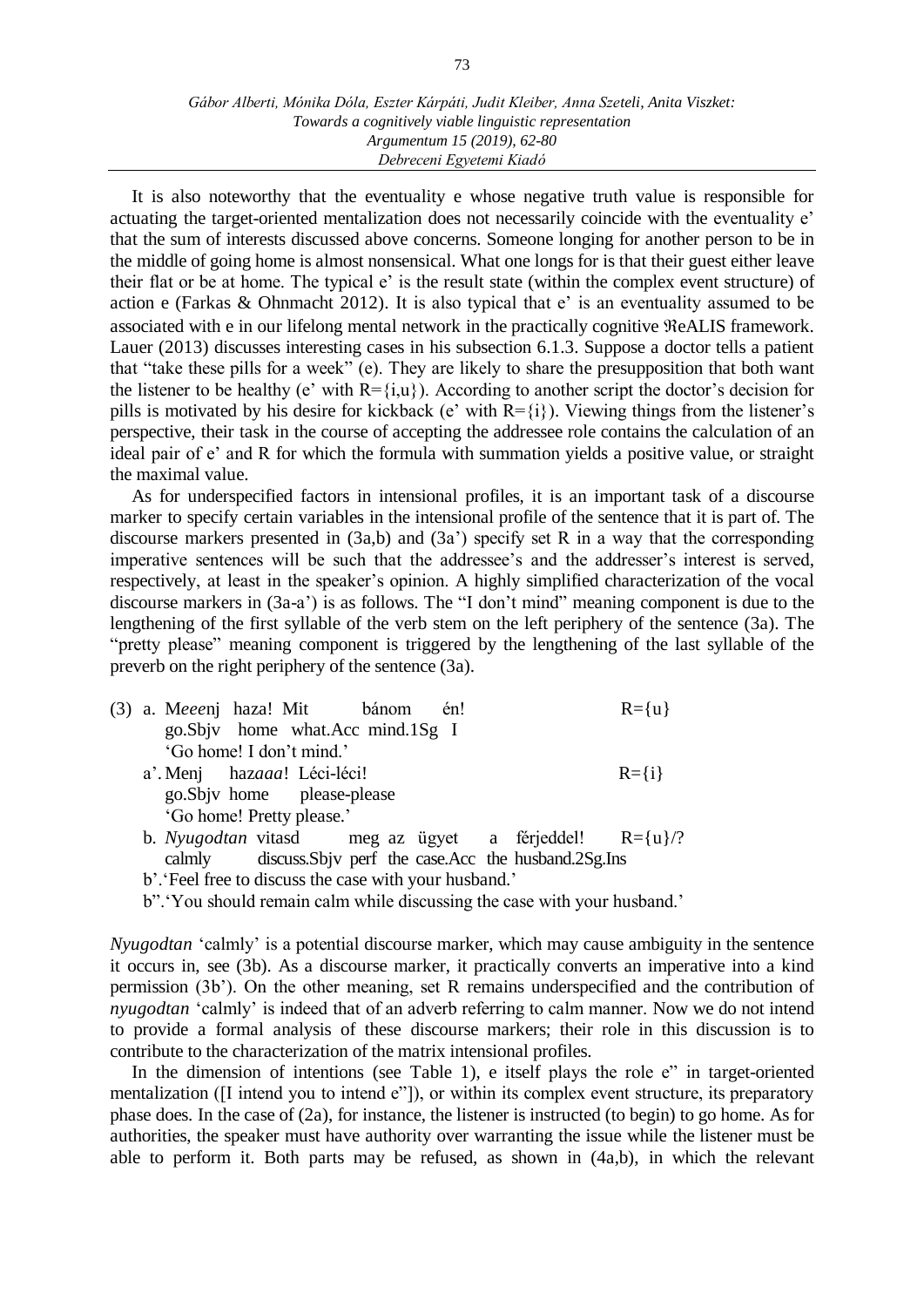components of the resisting listener's thoughts are presented in **bold** as reactions to the corresponding criteria concerning authorities.

| not command.can.2Sg I.Dat<br>'You are not in a position to give me commands.'<br>b. Ilyen részegen nem vagyok képes hazamenni.<br>$iBuA \rightarrow uBuA \in 0$<br>this drunkenly not be.1Sg able home.go.Inf<br>'I am not able to go home this drunk.' |  |
|---------------------------------------------------------------------------------------------------------------------------------------------------------------------------------------------------------------------------------------------------------|--|

#### *3.3 Declarative profile*

Being in the possession of a piece of information (e; see (5a))—by this we mean the state  $iB \in +5$ —what can it be that a speaker may want to gain from a listener? Obviously, something should be changed. This may be the alteration of the external world—by which we would return to the imperative sentence type, with the negative form "eventuality e must not hold" (5a'). Or it may be the alteration of the listener's mind, the straightforward mode of which is to enrich the listener's information state with the fact that e is true.

The prerequisite for this latter action is as follows:  $uB \neq 5$ , since something must be changed. Or more precisely, what the speaker is responsible for is that they more or less think so, indeed:  $iBuB \in C^*$  ''0". If the speaker thinks that the listener is also aware of the truth of e, an adequate discourse marker should indicate this in order to create the appropriate addresser's profile (5b).

- (5) a. Fanni vegán. Fanni vegan 'Fanni is vegan.'
	- a'. Fanni ne legyen vegán! A vegán étrend nem tartalmaz K2 vitamint. Fanni not be.Sbjv vegan the vegan diet not contain K2 vitamin.Acc 'Fanni shouldn't go vegan. Vegan diets do not provide vitamin K2.'
	- b. Fanni *ugye(bár)/tehát* vegán. Fanni isn't she / thus vegan 'Fanni is [thus vegan] / [vegan, as is known].'
	- b'.So we should treat her in the Green Elephant vegan restaurant.

What may render it legitimate, however, to tell one what one knows? Well, a good reason for doing so is to negotiate common knowledge in order to, say, base a proposal on it in the continuation of the conversation, as illustrated in (5b-b').

What desire or interest may move the speaker opting for the declarative intensional profile? The series of examples presented in (6) suggests that it is worth, again, basing our approach on the subspecified profile of target-oriented mentalization in considering interlocutors' roles and apply it to the target that the listener's information state be enriched (iBrDuB+). The speaker may serve their own interest by enlightening their colleagues with their commitment to veganism in order to avoid unpleasant invitations and presents (6a). It may also occur that someone intends to serve the interest of a friend who is about ready to court Fanni (6a').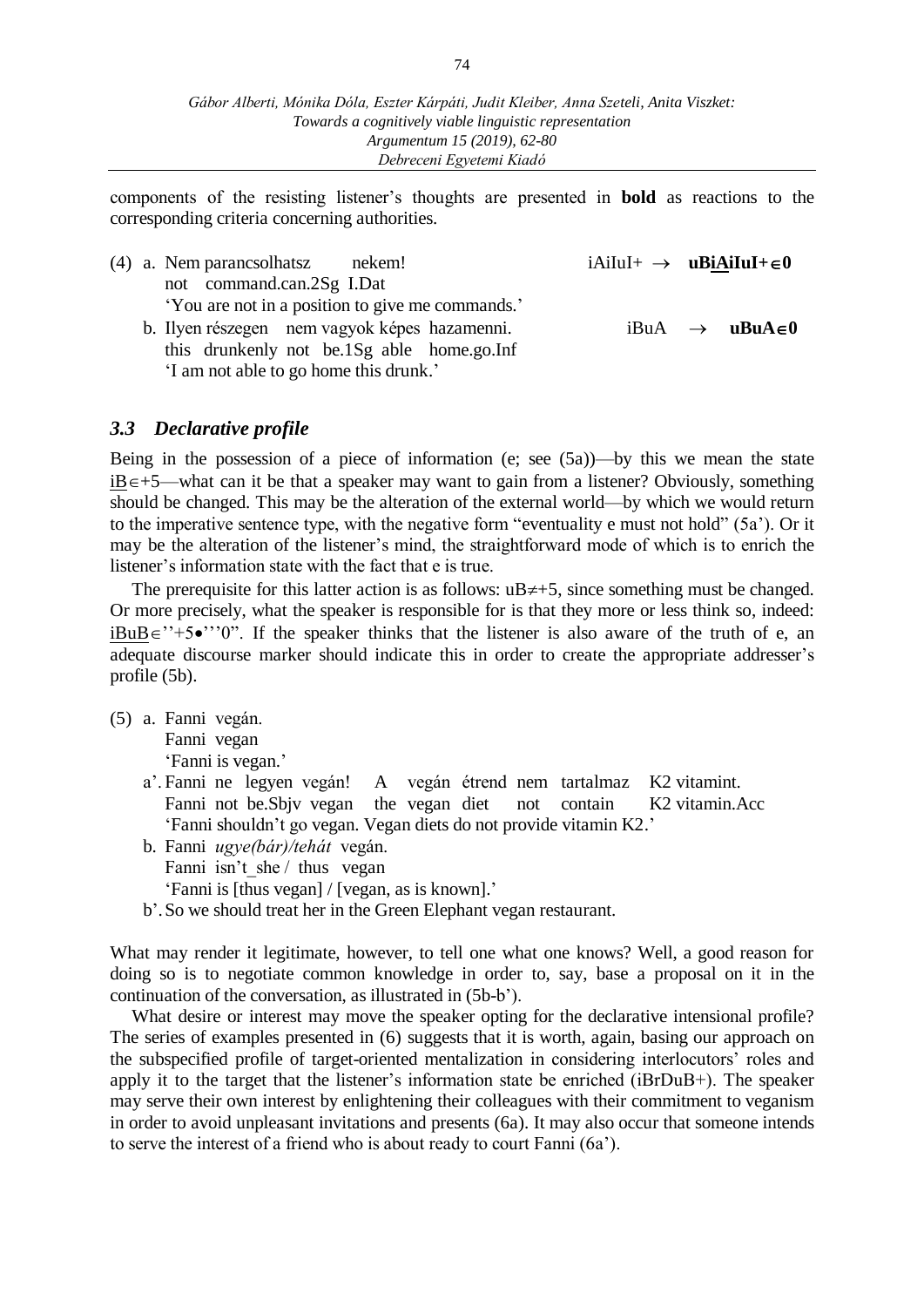| Gábor Alberti, Mónika Dóla, Eszter Kárpáti, Judit Kleiber, Anna Szeteli, Anita Viszket: |
|-----------------------------------------------------------------------------------------|
| Towards a cognitively viable linguistic representation                                  |
| Argumentum 15 (2019), 62-80                                                             |
| Debreceni Egyetemi Kiadó                                                                |

|  | (6) a. Vegán vagyok.<br>$vegan$ be.1Sg                                             | $\leftarrow R = \{i\}$           |
|--|------------------------------------------------------------------------------------|----------------------------------|
|  | 'I am vegan.'                                                                      | $\downarrow$ R={u}               |
|  | a'. Fanni vegán. Csak hogy tudd,                                                   | akarod invitálni<br>ha étterembe |
|  | Fanni vegan only that know.Sbjv.2Sg if restaurant.Ill want.2Sg invite.Inf          |                                  |
|  | 'Fanni is vegan. So that you know in case you want to ask her out to a restaurant. |                                  |
|  | b. Aranka, ma este játszik a Chelsea.                                              | $R=?$                            |
|  | Aranka, today evening play the Chelsea                                             |                                  |
|  | 'Aranka, Chelsea is playing tonight.'                                              |                                  |
|  | b'.I hate football.                                                                | $R = {u}/{i}/{i}$ , $u$          |
|  | b". Thanks for the info, I'll let him know.                                        | $R = \{o\}$                      |

The declarative sentence in (6b) may puzzle Aranka, who has been chosen to be the addressee, if she does not care about football. Should this be the case, it is hardly within her interest to be informed about the Chelsea game and she might not have a clear understanding of the speaker's interest, either. Refusing the addressee role, as illustrated in (6b'), is a reasonable solution for her. An alternative "solution" is illustrated in (6b"): Aranka attempts to find a third person who may be interested in the transmission of information, and acknowledges that she could find the person in question, that is, she could appropriately specify addresser's D type profile-element.

As can be seen in Table 1, there is a subtle difference in numerical characterization between intention and desire/interest. The interest in information transmission pertains to finding out the truth concerning e. The relevant value of  $\beta = iBrDuB + i\$  is thus the set  $\{-5, +5\}$  of the two truth values (referred to as  $\pm 5$  in the table); the addressee's authority also pertains to the "possession of" this knowledge: iBuAuB+ $\in \pm 5$  ("no secret to them"). What the addresser can intend to carry out, however, is to transmit their knowledge with  $iB=+5$  as the value  $iIuI+uB+$ ; the question of addresser's authority pertains to this value:  $i$ AiIuI+uB+=+5. The two authority values are independent of each other, which can be exemplified as follows. A doctor's patient is entitled to the information concerning the illness:  $iBuAuB+-+5$ . If, however, the doctor happens to speak to the patient on the phone, they are not in a position to discuss certain details:  $iAiluI+uB+=0.$ 

#### *3.4 Interrogative profile*

By using worldlet labels to characterize the declarative and the imperative profile, as given in Table 1, we are in a position to provide a compositional implementation of Searle's (1969: 69) idea: The basic interrogative type is nothing else but asking the addressee, by an imperative profile, for enriching their, the addresser's, information state with the truth value of an eventuality e by means of a declarative profile. All the formal details underlying the worldlet labels provided in Table 1 cannot be discussed but we are going to overview the crucial points.

Remember the point of departure for having recourse to the imperative profile is a shared "negative state", which can be specified in the given case as follows:  $\underline{iB}\notin\pm 5$  and  $iBuB\underline{iB}\notin\pm 5$ . That is, it is considered that both interlocutors are aware of the addresser's "unknown status":  $\dots$ iB $\in$ "0" (7a). The latter formula expresses that the addresser has no bias towards the would-be answer; otherwise (Gyuris 2008, Molnár 2016), the adequate formula is as follows: ... $iB \in \{+4\}$ (7b).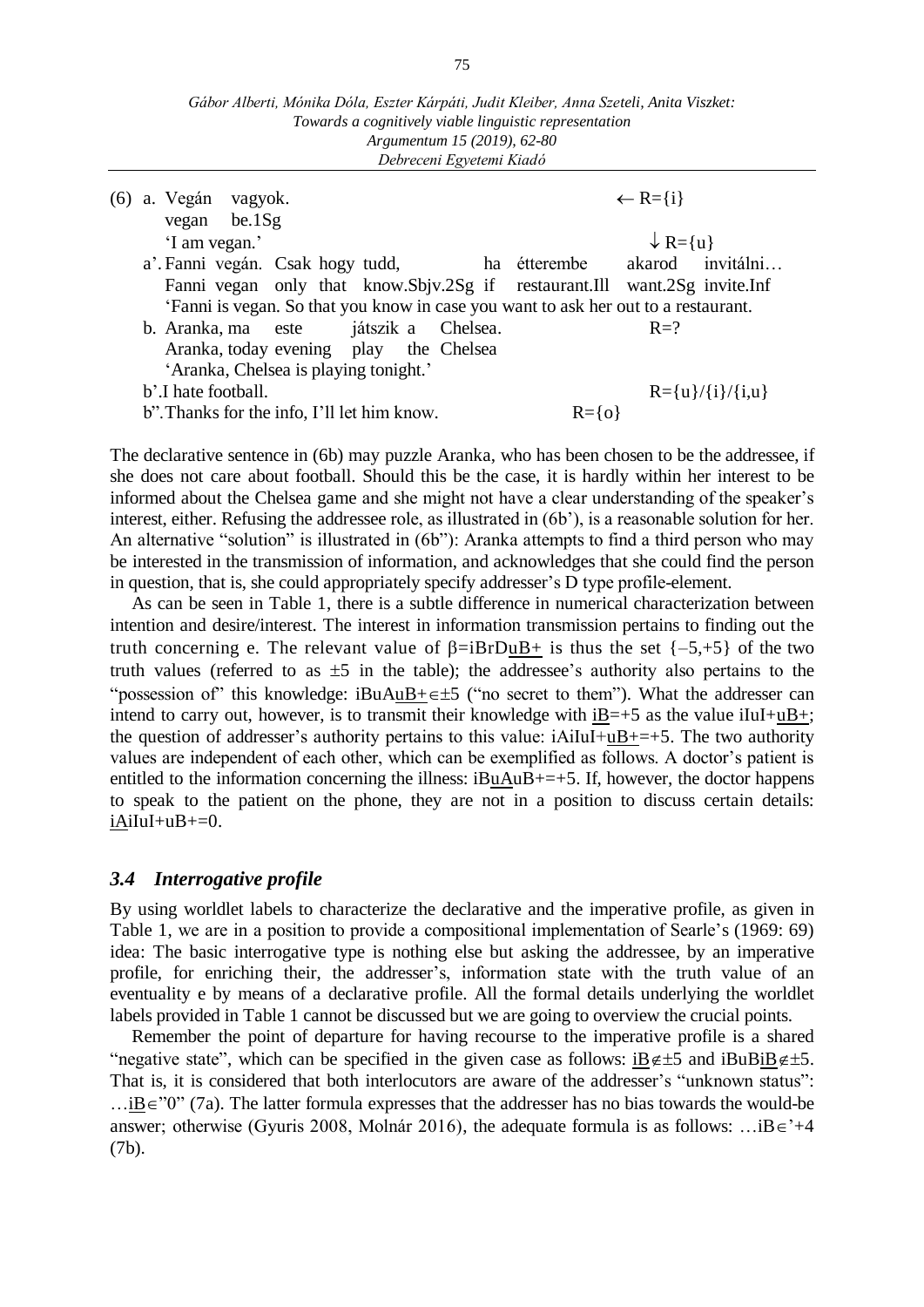- (7) a. Fanni vegán? Fanni vegan? 'Is Fanni vegan?'
	- b. Fanni ugye vegán? Fanni isn't she vegan? 'Fanni is vegan, isn't she?'
	- c. Fanni vajon vegán? Fanni VAJON vegan? 'I wonder if Fanni is vegan.'

Some kind of desire or interest and the explicit intention of the addresser pertain to the appropriate modification of the "negative status":  $iBrDiB+\epsilon\pm5$ ,  $iIuI+iB+\epsilon\pm5$ , the addresser's output information state should already contain the truth value of e. The same motive of  $iB + \epsilon \pm 5$ appears in the compositionally calculated authority formulas as well:  $iAiluI+iB+\epsilon\pm5$ , "I am sure that I am in a position to ask this question," and  $iBuAiB+\epsilon\pm5$ . As for the latter formula, the crucial factor of the addressee's required authority is that they are in possession of the given piece of information: iBuB $\in \pm 5$ . Note that in Hungarian there is a discourse marker which expresses that the speaker knows that the listener is unlikely to know the truth value of e. This "hesitative" discourse marker (Schirm 2011, Gyuris 2013) is exemplified in (7c). By using it, the speaker can undo a listener's responsibility to answer them.

## **4 How to Tell a Lie?**

In the search of the conventionalized system of human communication—the roles assumed to be left to us by our ancestors—we should be aware of the fact that a speaker always has the freedom to act by speech in a way that is not in harmony with their mental status. This raises the following question. How can a rule system be revealed if interlocutors may any time act according to other rule systems.

We claim that language itself solves this paradox-like situation by providing thousands of expressions for capturing what  $ReALIS$  can formulate as a mismatch between two representations of the same type, that is, conventionalized roles of addressers and factual information (or mental) states of speakers. The emphasis is on "of the same type," with distinguishing speaker from addresser (Oishi 2014, 2017; cf. Austin 1975): the peculiar ontology of  $\Re$ eALIS (Alberti & Kleiber 2012, 2014) makes it possible to capture, say, lying or bluffing, in a formal way in the trivial manner of comparing "what was said" to "what was thought in the meanwhile". A brief comparison between three speaker profiles, presented in Table 2, will serve as an illustration of the issue. The profile of the ideal speaker comes from Table 1.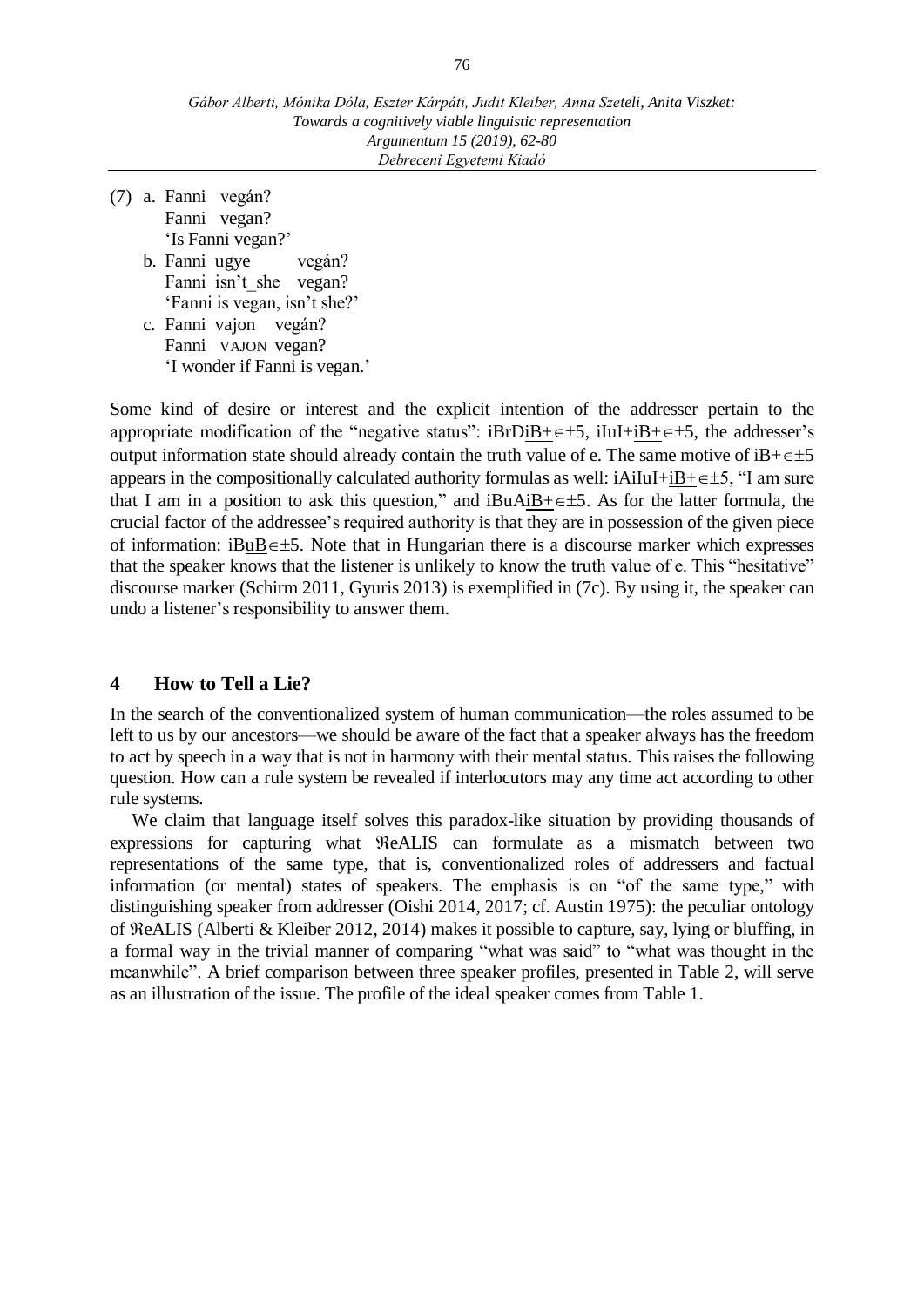| Ideal speaker                          | Speaker bluffing<br>in order to save face                                  | Speaker telling a huge lie                   |
|----------------------------------------|----------------------------------------------------------------------------|----------------------------------------------|
| opting for the declarative             |                                                                            |                                              |
| $iB \in +5_{\alpha}$                   | $\mathbf{E}_{\mathbf{R}}$                                                  | $-5\sigma$                                   |
| $iB\underline{u}B \in \alpha^{*-}$ "0" | น⊢ร•¤∩¤                                                                    |                                              |
|                                        |                                                                            | $(iB)$ DuB+ $\in$ -5• $\alpha$               |
| $iBrDuB+ \in 58$                       | $(iB)iDuB+iB+ \in +5 \bullet -5 \bullet \alpha'$                           | $iBuDuB + \in \{+5\bullet\} + 5\bullet\beta$ |
| $iBuAuB + \in \beta$                   | $-5 - 5 - 6$                                                               | $-5 - 15 - \beta$                            |
| iIuI+uB+ $\in \alpha$                  | $i$ IuI+uB+ $i$ B+ $\in$ +5 $\bullet$ +5 $\bullet$ -5 $\bullet$ $\alpha$ ' | $+5$ •+5• $\alpha$                           |
| $iAiluI+uB+\in\alpha$                  | $-5-5-\alpha$                                                              | $+5\bullet+5\bullet+5\bullet\alpha$          |

*Gábor Alberti, Mónika Dóla, Eszter Kárpáti, Judit Kleiber, Anna Szeteli, Anita Viszket: Towards a cognitively viable linguistic representation Argumentum 15 (2019), 62-80 Debreceni Egyetemi Kiadó*

*Table 2. Speakers with Different Mental States Opting for the Declarative Intensional Profile*

Suppose Betti had been asked by her boss, who had to leave for a conference on speech acts, to participate in a meeting convened by the dean, but she accidentally forgot to do so. When the boss, having returned from the conference asked Betti to give an account of the meeting, she bluffed saying that "the dean spoke about the bad financial status of the faculty," in order to prevent her boss from learning that she had missed the meeting. A face-saving bluffing like this is formulated in Table 2. It is to be regarded as a first step towards a would-be general systematization of ways of "creative use" of conventionalized intensional profiles (Goffman 1974: 83).

Let us consider the crucial elements of this mental description. The one who is bluffing does not know the truth (iB $\neq$ ±5), but, since it is within their interest to not be caught, is is worth for them to consider e as more or less likely:  $iB \in \mathbb{R}^{+4}$ ; otherwise, they should bluff by saying the opposite of e. As for labels iBuB, iBuAuB+ and  $iA_iIuI+uB+$ , they are different from the baseline in a way that captures that who tells a lie or a bluff is worth very reliably mentalizing the listener ("+5 intervals are replaced with narrower '+5 intervals), in order, again, to reduce the chance of getting caught. Finally, the one who is bluffing strives to serve their own interest  $(R = \{i\})$  and intends to act accordingly, with the relevant label segment as follows  $uB+iB+\epsilon-5\bullet iB$ : the listener must not learn the real value of the speaker's knowledge on the truth value of e. Note that the bluffer is not to be assumed to intend the listener to store a potentially wrong truth value in uB+.

Those, however, who set out to tell a huge lie, know exactly that e is not true (iB $\epsilon$ –5) but wants the listener to store the wrong truth value:  $iIuI+uB+\epsilon+5$ . As for the D-dimension, now iD and iBuD are not summarized but separated as follows:  $iDuB+\epsilon+5$ , "I long for your accepting that e is true," and iBuDuB+ $\epsilon$ ±5, "I hope that you are an unsuspecting listener who is eager to learn the truth value of e."

#### **5 Summary**

We intended to verify that  $ReALIS$ , in spite of its logics-based formal-semantics fundament, can serve as a "cognitively viable linguistic representation" (Andor 2011: 1). We intended to convince the reader that  $ReALIS$  is an exception to Searle's pessimistic panorama on formalsemantics based theories (Andor 2011: 8–9), who declares that: "we won't understand the aspects of language that interest me [Searle]: how it relates to human life, how it relates to society, how it relates to human interaction, unless you see its role in the actual performance of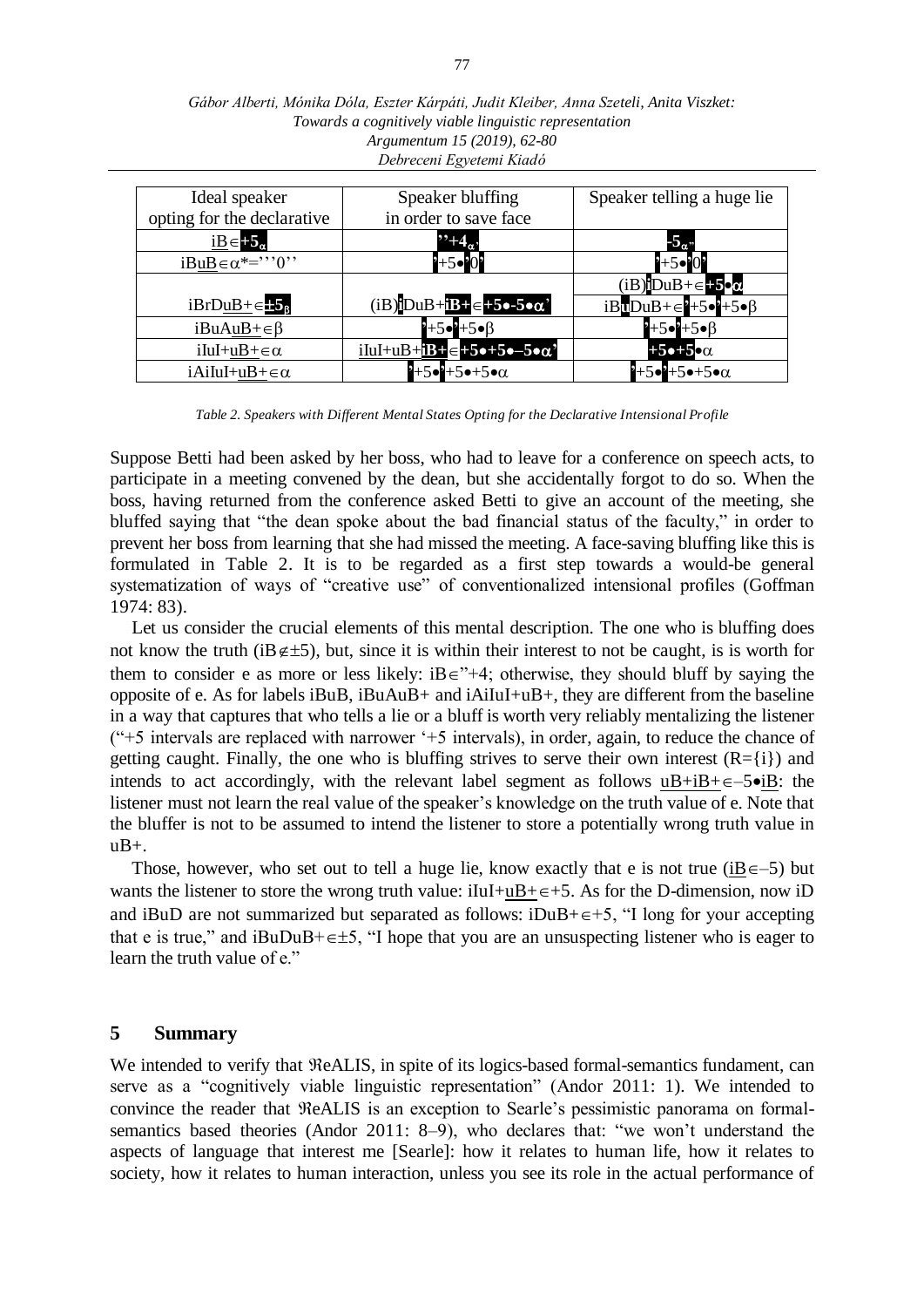speech acts by actual speakers". In ReALIS, actual speakers are characterized by comparing conglomerates of truth values in two representations. One representation is that of possible worlds of beliefs, desires, authorities and intentions as conventionalized in language in the intensional profiles of major and other sentence types and discourse markers at the disposal of addressers. The other representation is that of possible worlds of speakers' beliefs, desires, authorities and intentions as they are factually stored in their mental states and dynamically changing from state to state. The current paper concentrated on the formal description of the system built up of the three major sentences types in Hungarian and it sketched the profiles of speakers who tell huge lies and who bluff.

## **References**

- Alberti, G. (2011): *ReALIS: Interpretálók a világban, világok az interpretálóban* [ReALIS: Interpreters in the World, Worlds in the Interpreter]. Budapest: Akadémiai Kiadó.
- Alberti, G., Dóla, M. & Kleiber, J. (2014): Mood and modality in Hungarian. *Argumentum* 10, 172–191.
- Alberti, G. & Kleiber, J. (2012): Where are possible worlds? *Acta Linguistica Hungarica* 59, 3– 26.
- Alberti, G. & Kleiber, J. (2014): Discourse representation with a radically new ontology. In: *Complex Visibles Out There. Olomouc Modern Language Series* 4. Olomouc: Palacký University, 513–528.
- Alberti, G., Kleiber, J. & Kárpáti, E. (2017): Reális (ReALIS) kép a másik elméjéről. In: Márton, M., Molnár, G. & Tőzsér, J. (eds.): *Más elmék.* Budapest: L'Harmattan Kiadó, 237– 268.
- Alberti, G., Kleiber, J., Schnell, Zs. & Szabó, V. (2016): Intensional profiles and different kinds of human minds: "Case studies" about Hungarian imperative-like sentence types. *Linguistics Beyond And Within* 2, 6–26.
- Alberti, G. & Nőthig, L. (2015):  $ReALIS2.1$ : The implementation of generalized intensional truth evaluation and expositive speech acts in on-going discourse. *International Journal on Advances in Intelligent Systems* 8.1-2, 85–106.
- Alberti, G., Vadász, N. & Kleiber, J. (2014): Ideal and deviant interlocutors in a formal interpretation system. In: Zuczkowski, A., Bongelli, R., Riccioni, I. & Canestrari, C. (eds.): *Communicating Certainty and Uncertainty in Medical, Supportive and Scientific Contexts.* Amsterdam: John Benjamins, 59–78.
- Andor, J. (2011): Reflections on speech act theory: An interview with John R. Searle. *International Review of Pragmatics* 3, 1–12.
- Austin, J. L. (1975) [1<sup>st</sup> ed. 1962]: *How to Do Things with Words*. Oxford: Oxford University Press.
- Cantarini, S., Abraham, W. & Leiss, E. (eds.) (2014): *Certainty–Uncertainty—and the Attitudinal Space in Between.* (Studies in Language Companion Series 165). Amsterdam: John Benjamins.
- Dowty, D.R., Wall, R.E. & Peters, S. (1981): *Introduction to Montague Semantics*. Dordrecht: Reidel.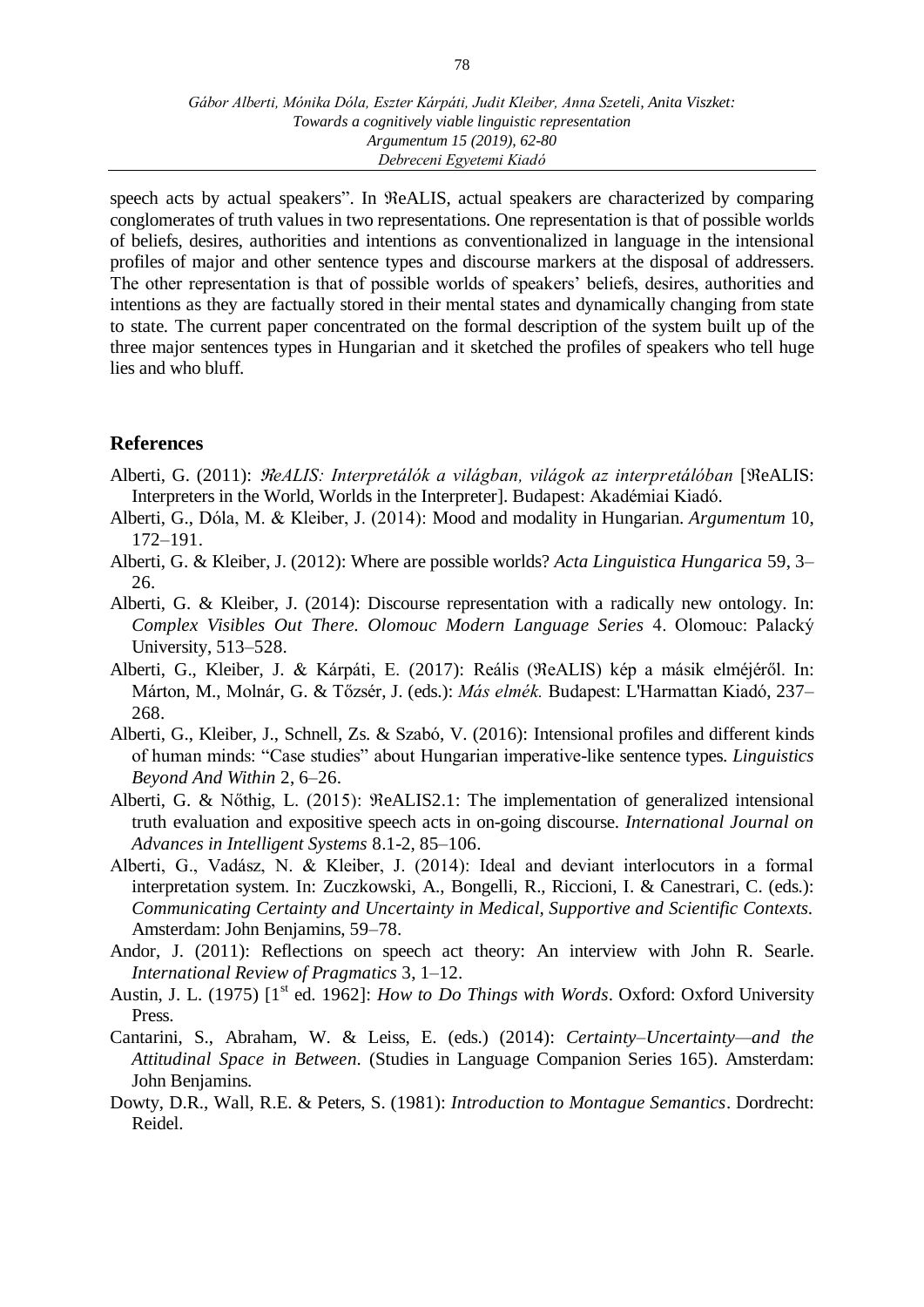- Farkas, J. & Ohnmacht, M. (2012): Aspect and eventuality structure in a representational dynamic semantics. In: Alberti, G., Farkas, J. & Kleiber, J. (eds.): *Vonzásban és változásban* [In attraction and in change]. Pécs: PTE BTK Nyelvtudományi Doktori Iskola, 353–379.
- Goffman, E. (1974): *Frame Analysis. An Essay on the Organization of Experience*. Boston: Northeastern University Press.
- Grice, H.P. (1975): Logic and conversation. In: Cole, P. & Morgan, J.L. (eds.): *Syntax and Semantics* 3: *Speech Acts.* New York: Academic Press, 41–58.
- Groenendijk, J., Stokhof, M. & Veltman, F. (1996): Coreference and modality. In: Lappin, Sh. (ed.): *The Handbook of Contemporary Semantic Theory*. Oxford: Blackwell, 179–213.
- Gyuris, B. (2008): A diskurzus-partikulák formális vizsgálata felé. In: Kiefer F. (ed.): *Strukturális magyar nyelvtan 4. A szótár szerkezete.* Budapest: Akadémiai Kiadó, 639–682.
- Gyuris, B. (2013): Megjegyzések a pragmatika tárgyáról és hasznáról [Comments on the subject and benefit of pragmatics]. *Magyar Nyelv* 109.2, 162–170.
- Kamp, H. (1981): A theory of truth and semantic representation. In: Groenendijk, J., Janssen, Th.M.V. & Stokhof, M. (eds.): *Formal Methods in the Study of Language.* Amsterdam: Mathematical Centre, 277–322.
- Kamp, H., van Genabith, J. & Reyle, U. (2011): Discourse representation theory. In: Gabbay, D. & Guenthner, F. (eds.): *Handbook of Philosophical Logic* 15. Berlin: Springer, 125–394.
- Kleiber, J., Alberti, G. & Szabó, V. (2016): The intensional profiles of five Hungarian imperative sentence types. *Linguistica* 56, 161–172.
- Lauer, S. (2013): *Towards a Dynamic Pragmatics.* Doctoral dissertation. Stanford University.
- Lewis, D. (1975): Languages and language. In: Gunderson, K. (ed.): *Language, Mind, and Knowledge.* Minneapolis, MN: University of Minnesota Press, 3–35.
- Maier, E. (2010): Presupposing acquaintance: A unified semantics for *de dicto*, *de re* and *de se* belief reports. *Linguistics and Philosophy* 32.5, 429–474.
- Maier, E. (2016): Attitudes and mental files in DRT. *Review of Philosophy and Psychology* 7, 473–490.
- Molnár, C. (2016): Ugye melyik szabály alól ne találnánk kivételt? *Jelentés és Nyelvhasználat* 3, 151–167.
- Nőthig, L. & Szeteli, A. (2018): Nagyfelbontású pragmaszemantikai igazságértékelés egy játékprogramban. In: Vincze V. (ed.): *XIV. Magyar Számítógépes Nyelvészeti Konferencia.* Szeged: SzTE Informatikai Tanszékcsoport, 456–465.
- Oishi, E. (2014): Discursive functions of evidentials and epistemic modals. In: Cantarini, S., Abraham, W. & Leiss, E. (eds.): *Certainty–Uncertainty—and the Attitudinal Space in Between.* (Studies in Language Companion Series 165) Amsterdam: Benjamins, 239–262.
- Oishi, E. (2016): Austin's speech acts and Mey's pragmemes. In: Allan, K., Capone, A. & Kecskes, I. (eds.): *Pragmemes and Theories of Language Use.* (Perspectives in Pragmatics, Philosophy & Psychology 9). Switzerland: Springer International Publishing, 335–350.
- Sadock, J.M. & Zwicky, A.M. (1985): Speech act distinctions in syntax. In: Shopen, T. (ed.): *Language Typology and Syntactic Description*, Vol. I. Cambridge: Cambridge University Press, 155–196.
- Schirm, A. (2011): *A diskurzusjelölők funkciói: a* hát*, az* -e *és a* vajon *elemek története és jelenkori szinkrón státusa alapján.* Doctoral dissertation. Szeged: University of Szeged.
- Searle, J.R. (1969): *Speech Acts: An Essay in the Philosophy of Language*. Cambridge: Cambridge University Press.